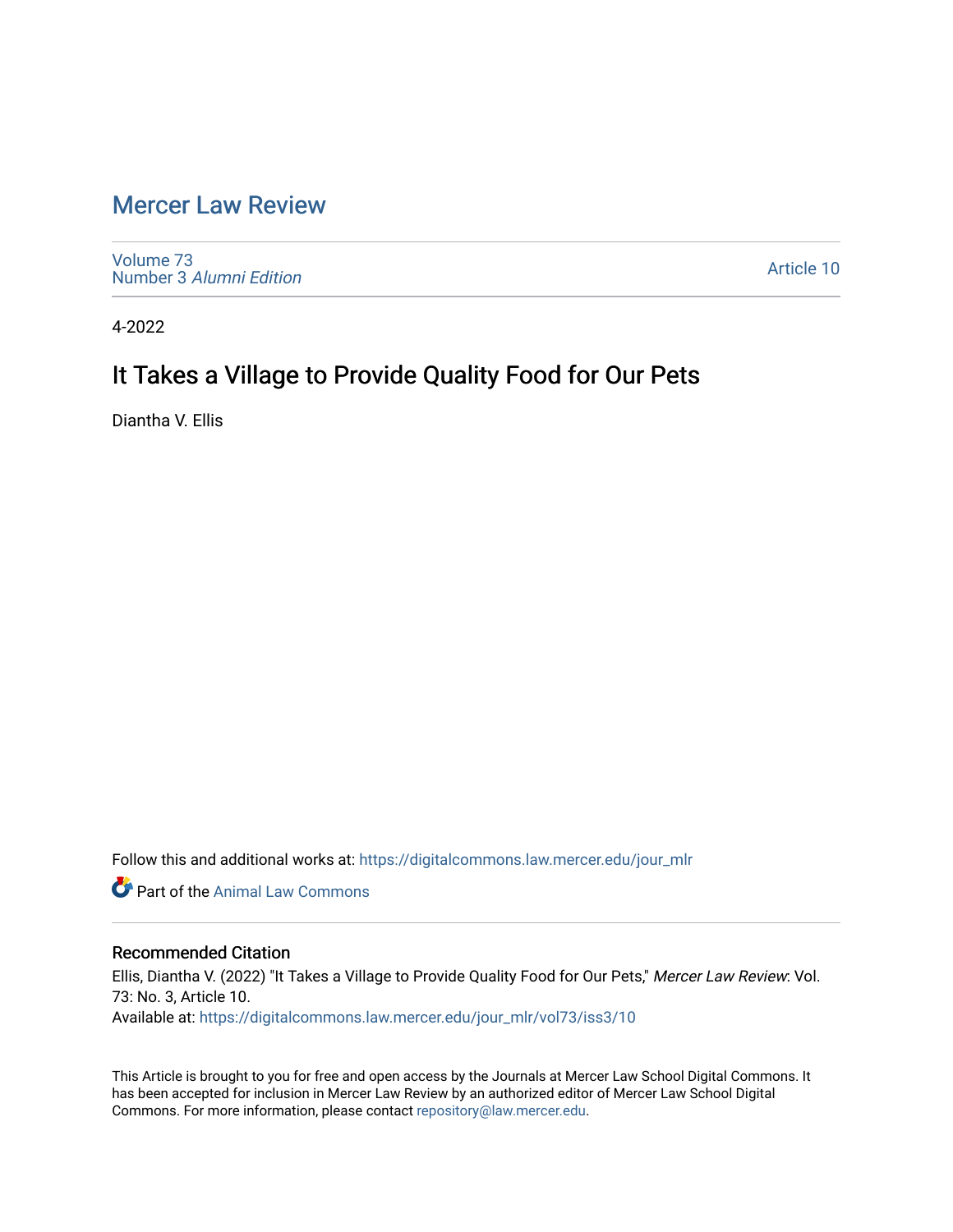# **It Takes a Village1 to Provide Quality Food for Our Pets**

# **Diantha V. Ellis\***

# I. INTRODUCTION

How much does your pet mean to you? In many American households, pets have risen from the status of possessions to the role of

909

<sup>1.</sup> Hillary Rodham Clinton, IT TAKES A VILLAGE (10th Anniversary Ed. 1996). The title is a reference to the book by Hillary Rodham Clinton, Former Secretary of State, Former First Lady, and the Democratic nominee for President in 2016. Secretary Clinton's book title was borrowed from the African proverb: "It takes a village to raise a child."

<sup>\*</sup>Associate Professor of Business Administration, Stafford School of Business – Abraham Baldwin Agricultural College. Georgia Southwestern State University (B.B.A.); Valdosta State University – Langdale College of Business (M.B.A.); Mercer University School of Law (J.D.); Emory University School of Law (LL.M.). Member, State Bar of Georgia. I would like to thank my Mercer Law Legal Writing Program Professors: Karen Sneddon, Teri McMurtry-Chubb, Anne Johnson, Jim Walsh, Ashley Sillay, Steve Johnson, David Pope, and Sarah Gerwig-Moore for the expert guidance and unending patience they offered as I learned the intricate art of legal research and writing. I would also like to thank two of my Emory Law professors for their guidance in the legal writing process: Deborah Dinner, who supervised my LL.M, Directed Research Project; and Ani Satz, in whose Animal Law class I first received the inspiration to write this paper. I would also like to thank my personal village of staunch supporters: my parents Thom and Ginny Ellis, sister Denasia Ellis, and godparents Mac and Bobbie Nobles, all of whom provide an unending source of inspiration and encouragement to me, and my mischievous Tuxedo cat Ozzy who always makes me laugh when he firmly states his opinion about a wide array of topics, including food. Finally, I would especially like to thank two very important members of my village: my brother Zachary Ellis, without whom my dream of attaining my J.D. and LL.M. would have never been possible, and his beloved Border Collie Raleigh (a three-time feature and two-time cover boy in the Mercer Law Dogs Calendar). Raleigh brightened my life for eighteen years and was my constant study buddy and pal throughout business graduate school and law school. Though I have been blessed with many beloved pets in my lifetime, none have ever nor will ever quite measure up to the beautiful and wise Raleigh, who was and always will be the perfect dog and my furever friend. This article is dedicated to Raleigh's memory.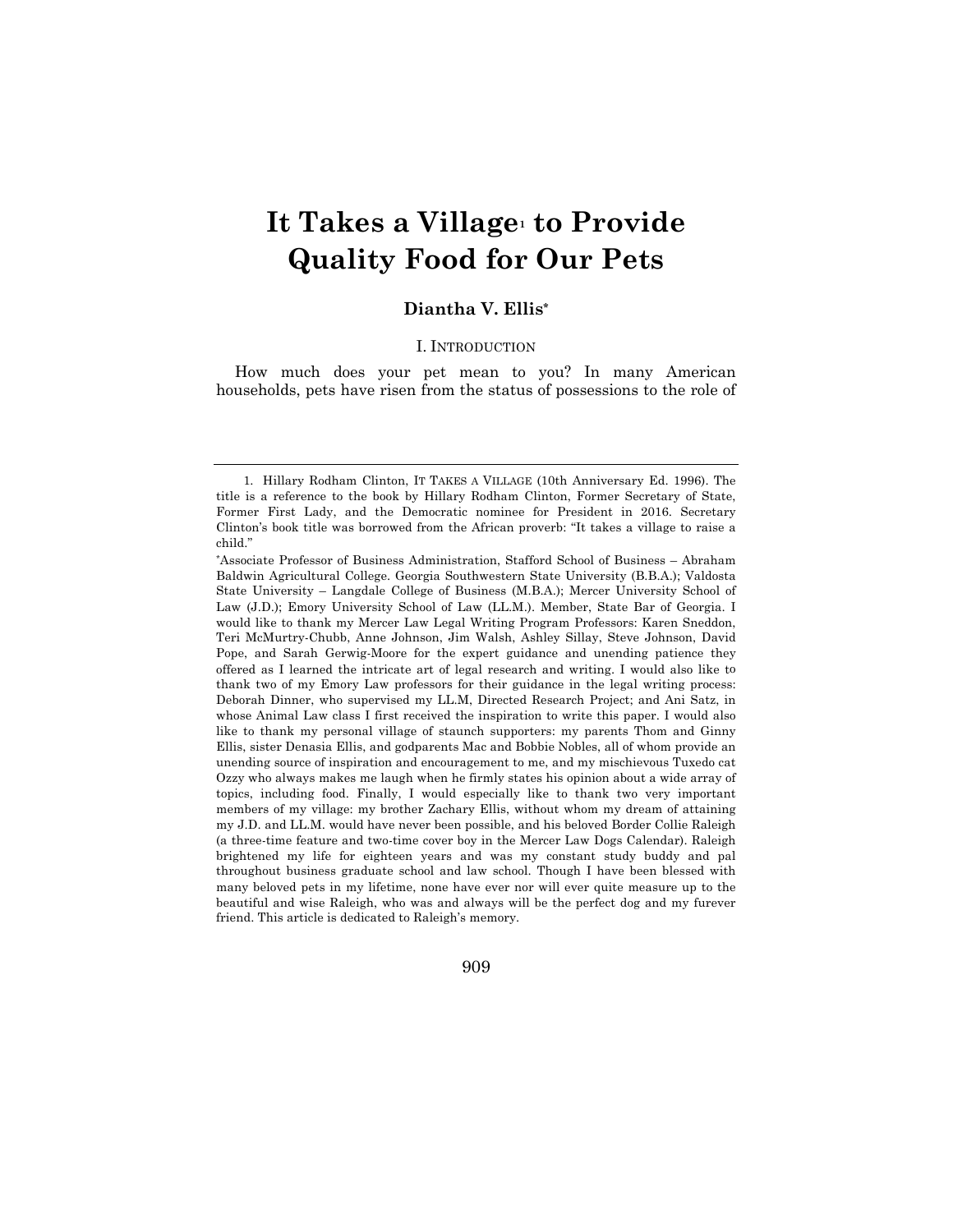family members.2 For many people, pets have even taken the place of children or are treated as one of the children.3 For those of us who have pets who we love as family, it is deeply concerning when reports are issued about the dangerous chemicals or toxic levels of vitamins in their food.4 Reading the recall reports on a food that our dog or cat has trustingly eaten every time we place it in front of them, can hit at the very core of our hearts, leaving us—the human caretakers—feeling vulnerable and attacked because we both love our pets and know that they depend upon us for survival.5 Thus, finding out that what we have fed them has in actuality poisoned them makes us feel as if we have both hurt someone we love as well as neglected our moral duty to keep those who are vulnerable and depend on us for survival safe from harm.6

4. Packaged Facts, *Recalls Have 60% of Pet Parents Concerned About the Safety of Dog and Cat Food*, CISION PR NEWSWIRE (Feb. 6, 2019), https://www.prnewswire.com/news-releases/recalls-have-60-of-pet-parents-concernedabout-the-safety-of-dog-and-cat-food-reports-packaged-facts-300790672.html. A 2018 survey by market research firm Packaged Facts notes the role that the concern of contamination plays in the selection of pet food products by both dog (57%) and cat (55%) owners. Also, this survey notes that while reform came after the 2007 Menu Foods Recalls, there are still strong concerns over frequent contaminants like listeria, salmonella, and pentobarbital in pet food.

5. Packaged Facts, *supra* note 4.

6. Ani B. Satz, *Animals as Vulnerable Subjects: Beyond Interest Convergence, Hierarchy, and Property*, 16 ANIMAL L. REV. 65, 78–80 (2009) (discussing the moral obligations human animals have toward the non-human animals who depend upon them for care). Of note here is that humans create a permanent environment of dependency for domesticated non-human animals who are under our care and as such contribute to domesticated animals being "perhaps the most vulnerable of all sentient beings." *Id.* at 80.

<sup>2</sup>*. More than Ever, Pets are Members of the Family*, THE HARRIS POLL (Jul. 16, 2015), https://theharrispoll.com/whether-furry-feathered-or-flippers-a-flapping-americanscontinue-to-display-close-relationships-with-their-pets-2015-is-expected-to-continue-thepet-industrys-more-than-two-decades-strong/. 95% of people with pets consider their pets to be family members, with 45% affirming that their pets receive birthday presents. The rates of pet parents who buy health insurance for their pets is increasing as well, with one in ten pet parents purchasing pet insurance. The bottom line is that pets are more than just possessions; they are living, breathing beings upon whom their families depend as much as the pets depend on their families. *Id.*

<sup>3.</sup> Kate Taylor, *The \$225 Billion Pet Care Industry is Exploding, as Millennials Delay Marriage and Babies While Turning to Pets to 'Fill That Void,*' BUSINESS INSIDER (May 27, 2019), https://www.businessinsider.com/pet-care-industry-grows-as-millennialselevate-pets-2019-5 (noting that many companies are now seeing the market value of targeting the "humanization" of pets, with some pet stores even setting up kitchens in the store where consumers can purchase chef-made meals for their pets).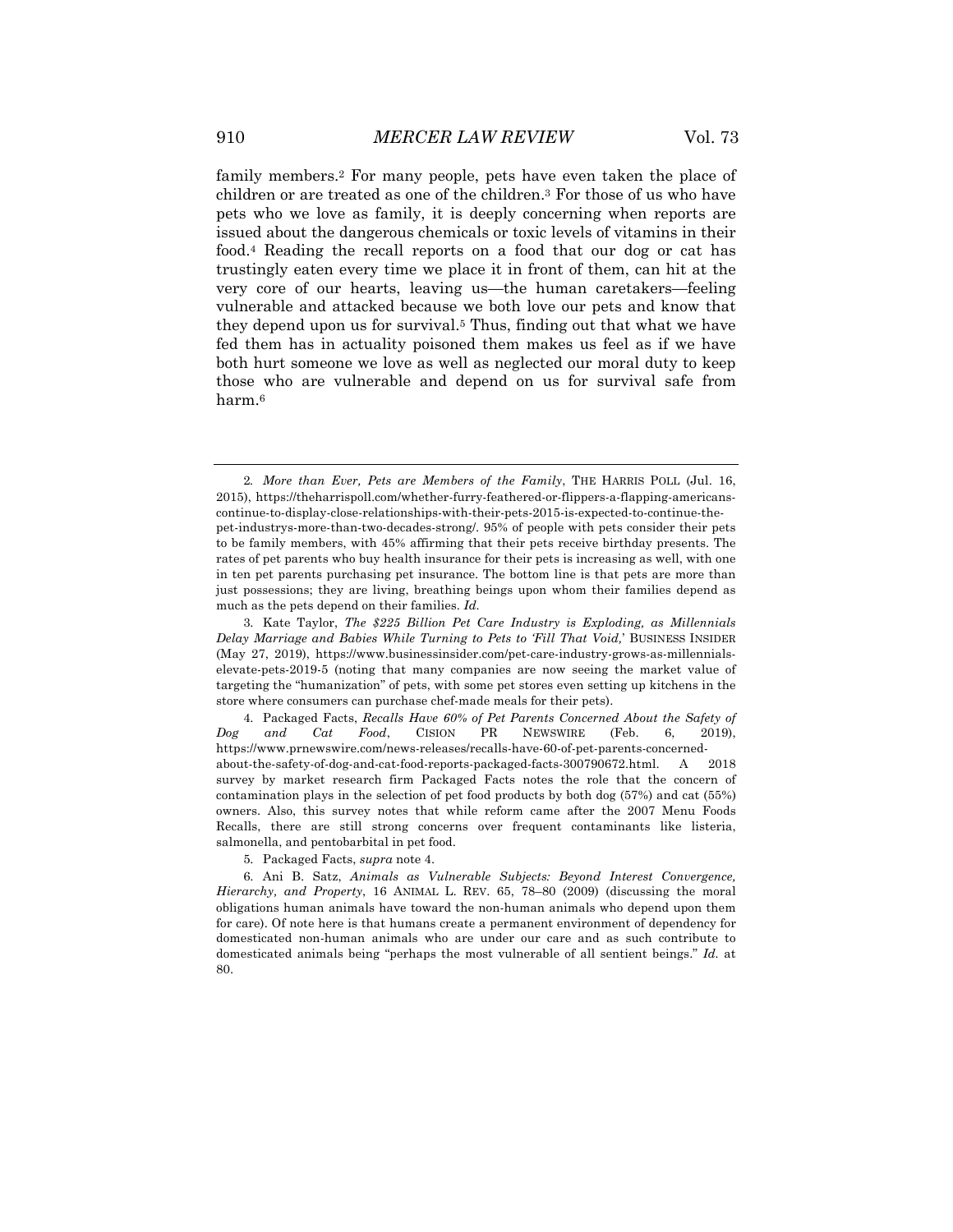In the early months of 2007, the Menu Foods Recall7—what would come to be known as one of the largest food recalls in history highlighted on a national scale just how important pets had become to the American public. As the body count for beloved pets began to grow,<sup>8</sup> concerned pet parents nationwide began raising awareness of the pet food production process.9 After the company issued a recall of the pet foods spanning numerous brands, both high-end pet foods and lowerpriced pet foods, the United States Food and Drug Administration (FDA) began an investigation that eventually resulted in a Senate subcommittee inquiry into the mistakes of the 2007 Menu Foods Recall.10

In the years following the 2007 Menu Foods Recall, it has become increasingly clear through the continued recalls for pet foods that while the legislation and the reforms made as a result of the crisis were a step in the right direction, it was not enough to ensure that pet foods are not contaminated with toxins, chemicals, and pathogens.11 From 2018 to 2021, numerous pet foods have been recalled due to the presence of contaminants—such as toxic levels of vitamin D,12 and

11. Nancy Kerns, *Ongoing Pet Food Recalls*, THE WHOLE DOG JOURNAL (Apr. 22, 2019), https://www.whole-dog-journal.com/food/ongoing-pet-foodrecalls/?gclid=EAIaIQobChMIqMqTm9yY6QIVCZ2zCh3q0QB9EAMYASAAEgKhiPD\_Bw E (describing the frustrations that consumers face when trying to discern if what is on the label of a pet food is all that will be found in the pet food as well as the issues that manufacturers face when producing their products). The article notes that the reforms of the past several years have seemed to lead to even more recalls, questioning whether that is a result of more oversight or more problems in the production process.

12*. FDA Alerts Pet Owners and Veterinarians about Potentially Toxic Levels of Vitamin D in 33 Varieties of Hill's Canned Dog Food in Expanded Recall*, FDA (May 20, 2019), https://www.fda.gov/animal-veterinary/outbreaks-and-advisories/fda-alerts-petowners-and-veterinarians-about-potentially-toxic-levels-vitamin-d-33-varieties-hills. The vitamin D toxicity recalls in 2019 included several varieties of both Hill's Science Diet and

<sup>7.</sup> MARION M. NESTLE, PET FOOD POLITICS: THE CHIHUAHUA IN THE COAL MINE 13 (2008).

<sup>8.</sup> NESTLE, *supra* note 7, at 57–59. Because of the lack of an official national system of communication of the number of pet deaths and illnesses, the website, www.petconnection.com, which was overseen by a group of pet professionals, kept an unofficial tally. The deaths and illnesses ranged in the thousands. *Id.* at 58. The Veterinary Information Network (VIN) also kept an unofficial count of the number of deaths and illnesses and surmised that "the national death toll should be somewhere in the range of 2,000 to 7,000, and that veterinary care expenses might cost pet owners \$2 million to \$20 million." *Id.* Of course, these are all unofficial and it is estimated by many experts that the actual numbers were much higher. The FDA reported receiving hundreds of calls a day, which is far more than they had ever received regarding any recall issue. *Id.* at 59.

<sup>9</sup>*. Id.* at 57.

<sup>10</sup>*. Id.* at 13.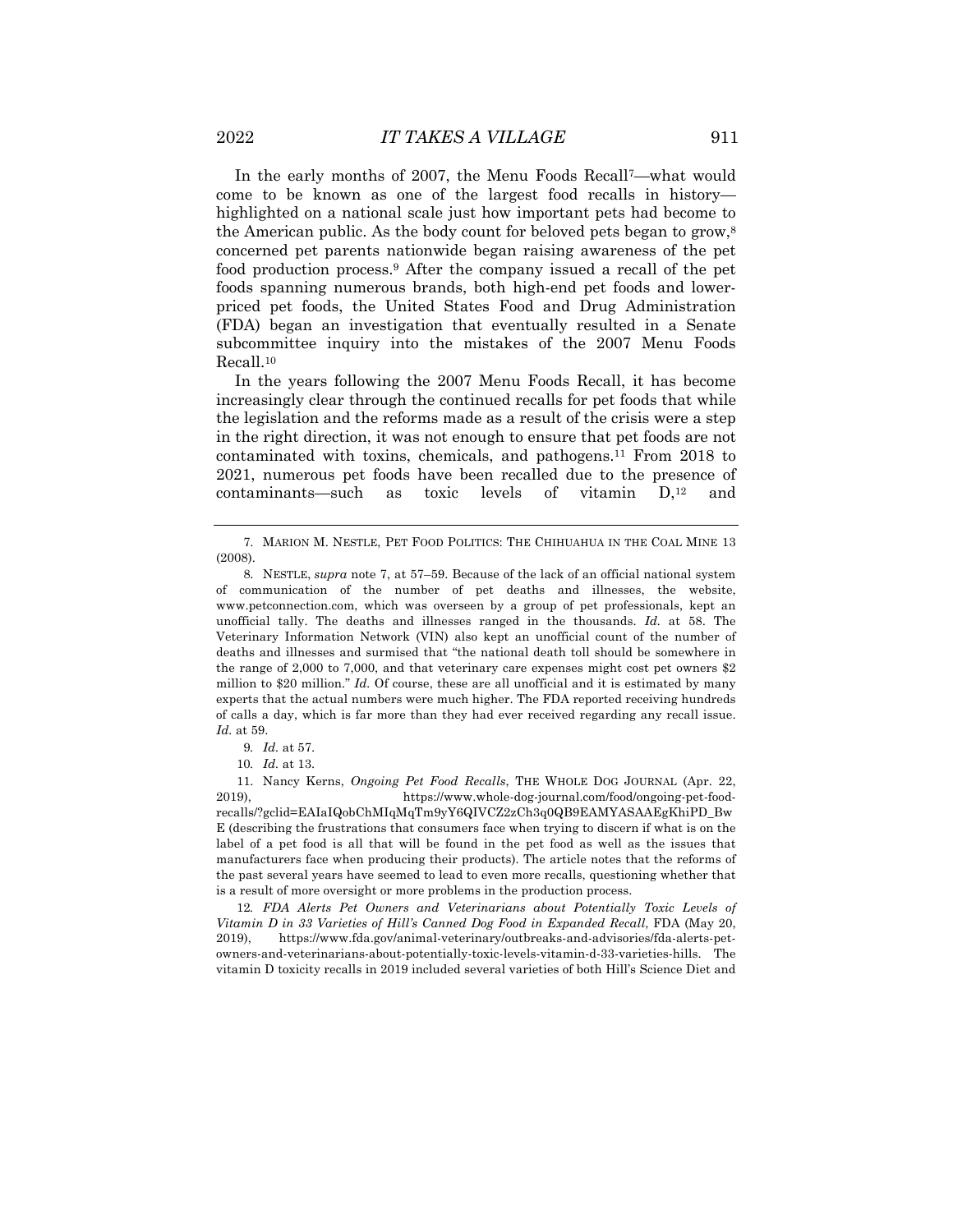pentobarbital13—with some recalls being issued for premium and even prescription brands of pet food.14

The continuing problems with the safety and quality of our pet foods indicates that the system of regulation as it is currently designed is not working as well as it could be.15 The system, while better than it was prior to 2007, is still largely based on self-reporting and it lacks uniformity and consistency across all states.16 Further, the FDA is historically underfunded and the budget it does have is stretched thin.<sup>17</sup>

13*. FDA Alerts Pet Owners about Potential Pentobarbital Contamination in Canned Dog Food Manufactured by the J.M. Smucker Company,* FDA, https://www.fda.gov/animal-veterinary/outbreaks-and-advisories/fda-alerts-pet-ownersabout-potential-pentobarbital-contamination-canned-dog-food-manufactured-jm (last updated Mar. 2, 2018); *See* Susannah Cullinane, *Dog Food Brands Recalled over Possible Euthanasia Drug*, CNN HEALTH (Feb. 18, 2018, 6:18PM), https://www.cnn.com/2018/02/18/health/dog-food-pentobarbital/index.html. Pentobarbital, a common euthanasia drug, was found in trace amounts in dog foods produced by J.M. Smucker Company. Like the melamine issue in the 2007 Menu Foods Recall, the recall was linked to a single supplier. The company issued a voluntary recall and informed the FDA. The FDA noted that any presence of pentobarbital in pet food, even trace amounts, was a violation of the Federal Food, Drug, and Cosmetic Act. The FDA stated that pets who ingested food laced with pentobarbital experienced the following symptoms: drowsiness, dizziness, excitement, loss of balance, nausea, nystagmus (a condition of jerky eye movement), and inability to stand.

15. Kerns, *supra* note 11.

16*. The Role of AAFCO in Pet Food Regulation*, AAFCO, https://talkspetfood.aafco.org/roleofaafco (last visited Sept. 20, 2021). The FDA functions as a voting member of the AAFCO but the bulk of the regulatory power is concentrated among the various agricultural departments of each state. The AAFCO states it seeks to promote uniformity among feed laws and regulations to the extent possible.

17. NESTLE, *supra* note 7, at 145 (describing how the FDA is responsible for nearly 80% of the food supply, human and non-human animal, but only receives 20% of the federal budget for this purpose while the USDA is responsible for 20% of the food supply and receives 80% of the federal budget for this purpose). *Compare Fact Sheet: FDA at a Glance*, FDA (Nov. 2020), https://www.fda.gov/about-fda/fda-basics/fact-sheet-fda-glance (last visited Aug. 20, 2021) (noting that this underfunding is largely unchanged since 2007, as the FDA's budget in 2020 was \$5.9 billion and only 4% of that budget went to animal drugs and feed), *with FY 2020 Budget Summary*, USDA, https://www.usda.gov/sites/default/files/documents/fy2020-budget-summary.pdf (noting the total USDA budget for 2020 was \$119 billion). Food safety in the USDA budget is included in the "all other" category that encompasses rural development, research, marketing and regulatory, and departmental management, all of which make up 5% of the USDA total outlays.

Hill's Prescription Diet*.* Prescription Diet formulas are for pets who already exhibit certain medical conditions, thus magnifying the issue. Vitamin D toxicity can attack the kidneys and, if too high, can result in death. The FDA notes that symptoms of Vitamin D toxicity include: vomiting, loss of appetite, increased thirst, increased urination, excessive drooling, and weight loss.

<sup>14.</sup> FDA, *supra* note 12.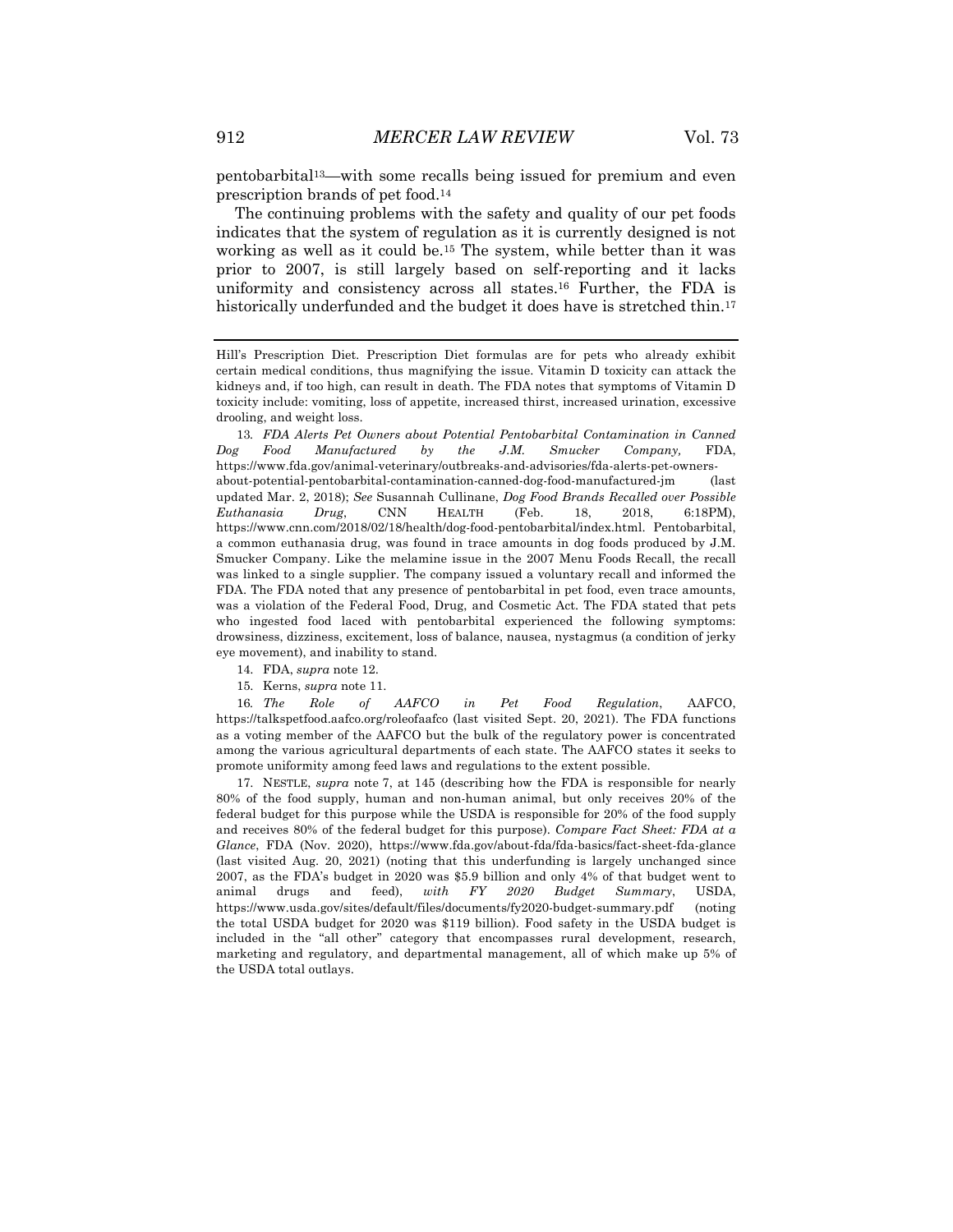Thus, the FDA functions more as an organization that makes recommendations, with the federal system stepping in to react to a situation that has gotten out of control after a company has recalled a product following reported deaths and illnesses of thousands of pets.18

It is important to note that pre-market approval is not required for a pet food, unless the food falls under a "drug" classification.19 Further, the Federal Food, Drug, and Cosmetic Act<sup>20</sup> (FD&C Act) requires that the food be subject to pre-market approval only if the company makes a claim as to the ability of the food to help treat certain diseases or conditions.21 Otherwise, no further approval is needed to sell the product, and the FDA's job then becomes to simply inform consumers of a suspected quality issue in the production of the product being recalled.22

However, when it comes to the safety of both the human and nonhuman animal food supply, we need a more streamlined approach to regulation that does not change from state-to-state, but instead has a steady continuity that encourages companies to properly ensure quality foods.23 While the reforms enacted after the 2007 recalls were good, they are not enough. However, we can use existing laws and organizations, particularly the Food Safety Modernization Act (FSMA)24 and the Association of American Feed Control Officials (AAFCO)25 to

23. NESTLE, *supra* note 7, at 144–45. Nestle argues in this selection for starting completely from scratch in developing a more streamlined system of regulation of the entire food industry, which is probably the right method, albeit perhaps not completely feasible.

24. 21 U.S.C. § 2201 (2011); *Background on the FDA Food Safety Modernization Act (FSMA)*, FDA, https://www.fda.gov/food/food-safety-modernization-act-fsma/backgroundfda-food-safety-modernization-act-fsma (last visited Aug. 20, 2021). The FSMA was signed by President Obama in 2011 and represents a significant overhaul of food safety regulation. Key components of the FSMA include: mandatory preventative controls, mandatory inspections, increased tools of response by the FDA, greater oversight of imports, enhanced state and federal partnerships. While some of this increased oversight does apply to the pet food industry, there is still the problem with the FDA regulating pet food as "feed" and not "food," which puts much of the pet food industry under a different standard of regulation.

25*. See generally* FDA, *supra* note 18 (explaining that the FDA's partnership with The Association of American Feed Control Officials (AAFCO) seeks to "[s]afeguard the health of animals and people; [e]nsure consumer protection; and [p]rovide a level playing field of orderly commerce for the animal feed industry."). The AAFCO is a voluntary

<sup>18</sup>*. FDA's Regulation of Pet Food*, FDA (Feb. 4, 2022), https://www.fda.gov/animalveterinary/animal-health-literacy/fdas-regulation-pet-food.

<sup>19.</sup> FDA, *supra* note 18.

<sup>20.</sup> 21 U.S.C. § 301 (1938).

<sup>21.</sup> FDA, *supra* note 18.

<sup>22</sup>*. Id.*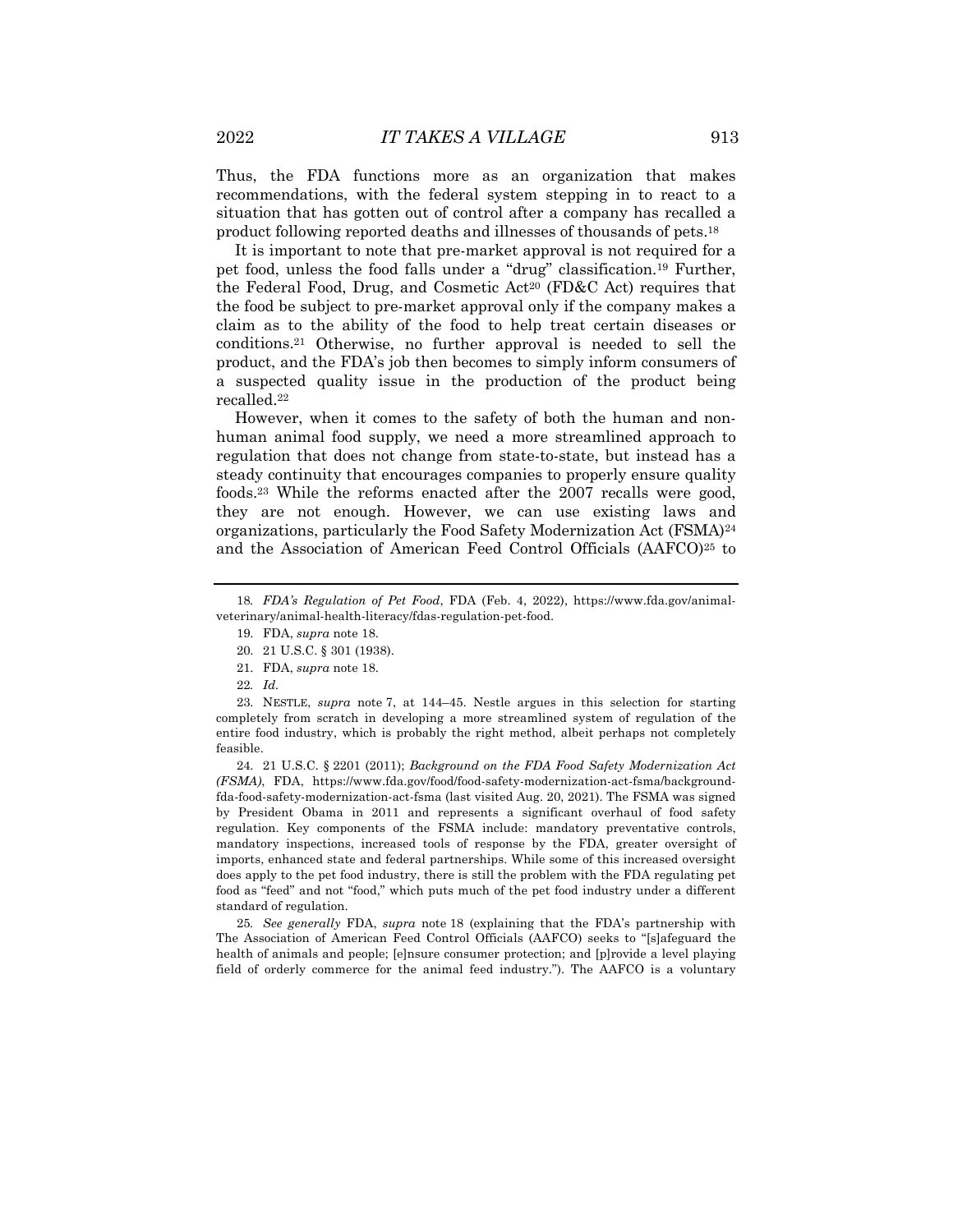achieve this reform while still maintaining the integrity of our legal system.

This Article proposes the creation of an industry-wide system of supply chain traceability, funded by the pet food industry according to market share and overseen by the AAFCO, which is already connected to the FDA and state agencies on a voluntary basis. Lack of traceability was a key issue in the 2007 Menu Foods Recall, and the solutions that were created post-2007 still focus more on being reactive than on being proactive. Further, this Article proposes that an industry-wide stamp of quality assurance be implemented to provide pet food companies an optimal consumer communication of confidence.

Thus, this Article will address the imperative of implementing a dependable, uniform stamp of approval for the products produced by the United States pet food industry. In effect, this will be a positive step toward ensuring better quality control in the production of pet food. First, this Article will discuss problems with the current system of regulation that we have in the United States, and its lack of uniformity. Then, this Article will propose how the United States could shore up the regulatory system that is already in place by implementing a more uniform means of proactive regulation to ensure better quality of the pet food supply. This proposal will include partnering existing legislation with existing organizations and industry support to ensure that the foods produced by pet food companies meet the quality standards of food—not feed—which is the current means of regulation. Next, counterarguments to the proposed reform will be briefly discussed. Finally, this Article will conclude with how it is possible to enact the reform and why we need to do so.

#### II. PROBLEMS WITH CURRENT FDA REGULATION

### *A. Lack of Enforceable Oversight and Uniformity*

Recalls of food products, whether regarding the human food supply or the non-human animal food supply, tend to garner headlines because the issue regards what we put in our bodies or feed to the pets that we love. However, the FDA's powers of pre-market approval as it relates to the food (human and non-human animal) market largely targets the additives that are placed in the food products or health claims the product makes.26 As some human food manufacturers have discovered,

organization of feed officials at the local, state, and federal levels and plays a vital role in establishing nutritional guidelines for the pet food supply.

<sup>26</sup>*. Is It Really 'FDA Approved?'*, FDA (Jan. 17, 2017), https://www.fda.gov/consumers/consumer-updates/it-really-fda-approved (stressing that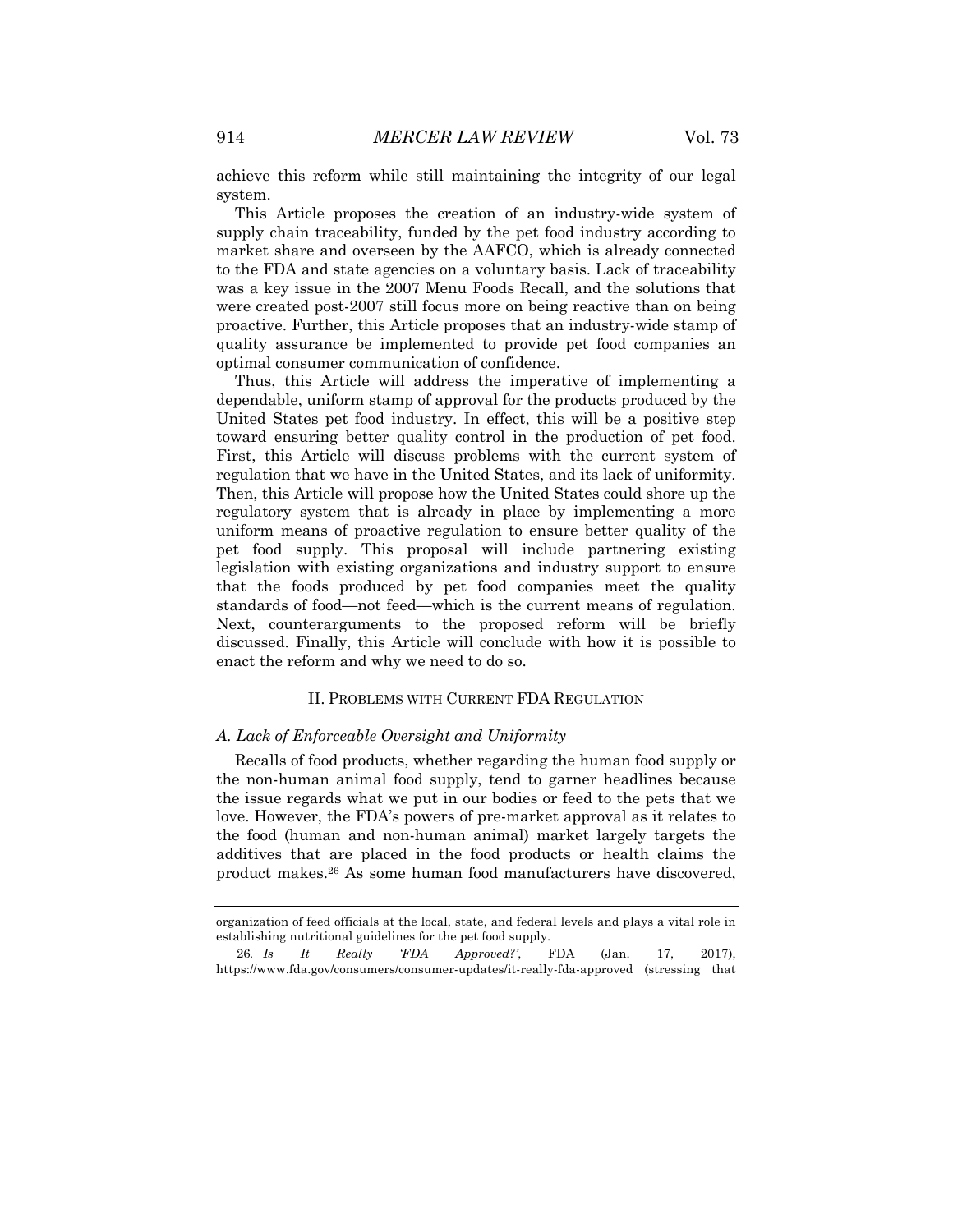certain claims about their products can invite the scrutiny of the FDA and effectively classify the food item as a "drug."27 In the animal food industry, pre-market approval is also not required to get the product on the shelf.28 Thus, as long as the food company meets the guidelines of the FD&C Act to provide food that is "safe to eat, produced under sanitary conditions, free of harmful substances, and truthfully labeled," then the food may be marketed to the consumer.29 The problem is that an organization like the FDA has limited enforceable oversight until the problem occurs,30 leading to illnesses among humans or non-human animals that strike before the quality issues are sighted. This is essentially the problem that occurred in the 2007 Menu Foods Recall.

# **1. The 2007 Menu Foods Recall Highlights Problems with FDA Regulation**

In 2007, the families of dogs and cats around the world were shaken by the news that much of the pet food supply had been contaminated.31 This contamination would eventually lead to a massive national recall that impacted trusted pet food brands, both bargain and premium, all of which were predominately manufactured by a single company: Menu Foods, a Canadian corporation.32

yogurt (noting that claims by Dannon that Activia relieves irregularity and that DanActive helps prevent colds and the flu were misleading and presented the foods as providing uncorroborated evidence of the health benefits of eating the yogurts).

28*. Pet Food*, FDA, https://www.fda.gov/animal-veterinary/animal-food-feeds/pet-food (last visited Aug. 29, 2021).

31. NESTLE, *supra* note 7, at 13.

32*. Id.* at 13–14 (detailing how Menu Foods was the manufacturer for seventeen of the top twenty pet food companies in the U.S.). The investigation into the source of contamination revealed that the brands that consumers had come to trust as superior quality were in fact manufactured in the same facilities as the bargain brands and were produced with similar ingredients.

the FDA does not approve companies or foods; it approves new drugs, biologics, and medical devices).

<sup>27.</sup> Wess Siegner & Ricardo Carvajal, *FDA Says Cheerios Cereal is a Drug*, FDA LAW BLOG (May 13, 2009), http://www.fdalawblog.net/2009/05/fda-says-cheerios-cereal-is-adrug/. The FDA cited claims by Cheerios to lower cholesterol by specific percentages and within specific time frames causing the cereal to be an unapproved new drug because it was in violation of FD&C Act § 505(a). Also, the FDA cited General Mills' Cheerios brand as misbranded under FDA Act  $\S 403$  (r)(1)(B) due to the product's website claims regarding health. *See Dannon Agrees to Drop Exaggerated Health Claims for Activia Yogurt and DanActive Dairy Drink*, FTC (Dec. 15, 2010), https://www.ftc.gov/newsevents/press-releases/2010/12/dannon-agrees-drop-exaggerated-health-claims-activia-

<sup>29.</sup> FDA, *supra* note 18.

<sup>30</sup>*. Id.*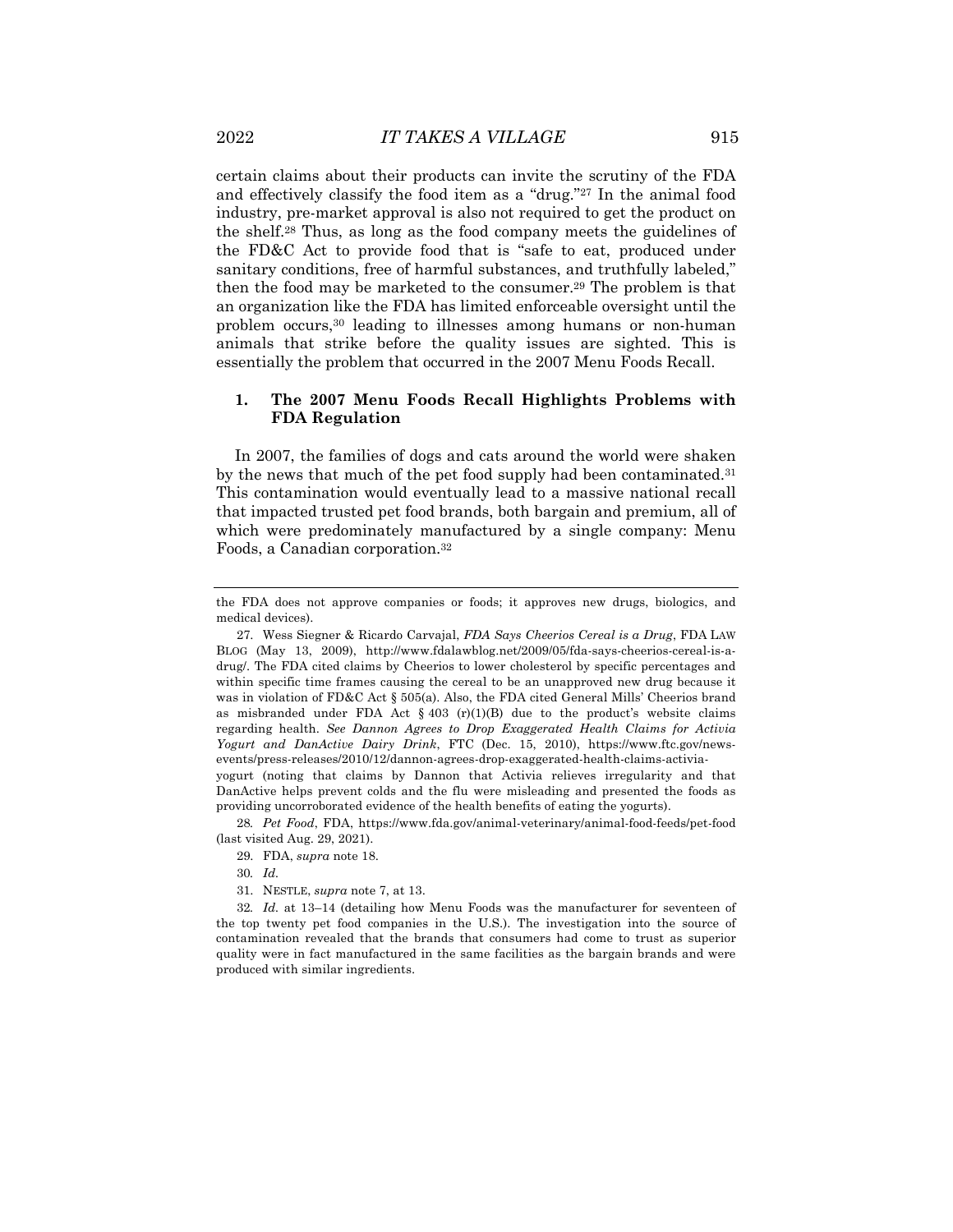The contamination problem was first reported by concerned pet owners to the customer hotline for Menu Foods when their cats became suddenly ill with kidney disease and, for some, kidney failure.<sup>33</sup> Subsequently, Menu Foods noticed a high rate of cats in their food tasting studies were becoming seriously ill or dying from kidney diseases.34 The company then alerted the FDA of the problem, citing a possible problem with the wheat gluten used in the production of the foods.35 The wheat gluten was also provided by a single supplier, ChemNutra, in China.36 The result was that Menu Foods recalled over sixty million cans and pouches of wet dog and cat food.37 The Menu Foods recall was so sweeping that it later placed in the top five recalls in United States history.38

Once the FDA was notified of the problem, the organization began an investigation into the issue and uncovered the source of the contamination of the wheat gluten was melamine and cyanuric acid.39 "Melamine is a synthetically produced chemical used for a wide variety of applications, including plastics, adhesives, laminates, paints, permanent-press fabrics, flame retardants, textile finishes, tarnish

35*. Id.* at 11–12 (noting that wheat gluten is used in the production of pet foods because it "adds protein, binds other ingredients, and thickens gravy-style foods"). When this problem occurred with the wheat gluten in pet food, the United States only produced about twenty percent of the needed wheat gluten supply, with the rest coming from other countries.

36*. Id.* (noting that Menu Foods had just changed its wheat gluten supplier to ChemNutra in late 2006).

37*. Id.* at 13.

38. Angie Mohr, *The Five Largest Food Recalls in History*, INVESTOPEDIA, https://www.investopedia.com/financial-edge/0512/the-5-largest-food-recalls-in-

history.aspx (last updated Oct. 2, 2021). The other recalls whose effects were felt around the country that made this list were: (1) 2008 Hallmark/Westland Meat Packing Recall of 143 million pounds of beef; (2) 2007–08 Peanut Corp. Recall involving salmonella-tainted peanut products; (3) 2010 Wright County/Hillandale Farms Eggs involving salmonellatainted eggs; (4) 2011 Cargill Meat Solutions recall of over 35 million pounds of salmonella-tainted ground turkey; and (5) 2007 Menu Foods Recall. *Id.*

39. NESTLE, *supra* note 7, at 64.

<sup>33</sup>*. Id.* at 9–10 (describing the discovery by several cat owners of their pet's kidney illness). The initial reports were originally brushed off by the cats' veterinarians, who were contacted by Menu Foods. The veterinarians felt the cats had probably just eaten something bad when wandering away from home.

<sup>34</sup>*. Id.* (describing the separate food tasting projects that an independent company was performing for Menu Foods). This study also involved cats. These types of tests are commonly used in the pet food industry to test whether the animals prefer the food being produced by the company over the food produced by competitors. About fifteen percent of the cats participating in the study either died or had to be euthanized. The company was initially not alarmed at this rate because the cats who became sick were over ten years old, with one being sixteen years old.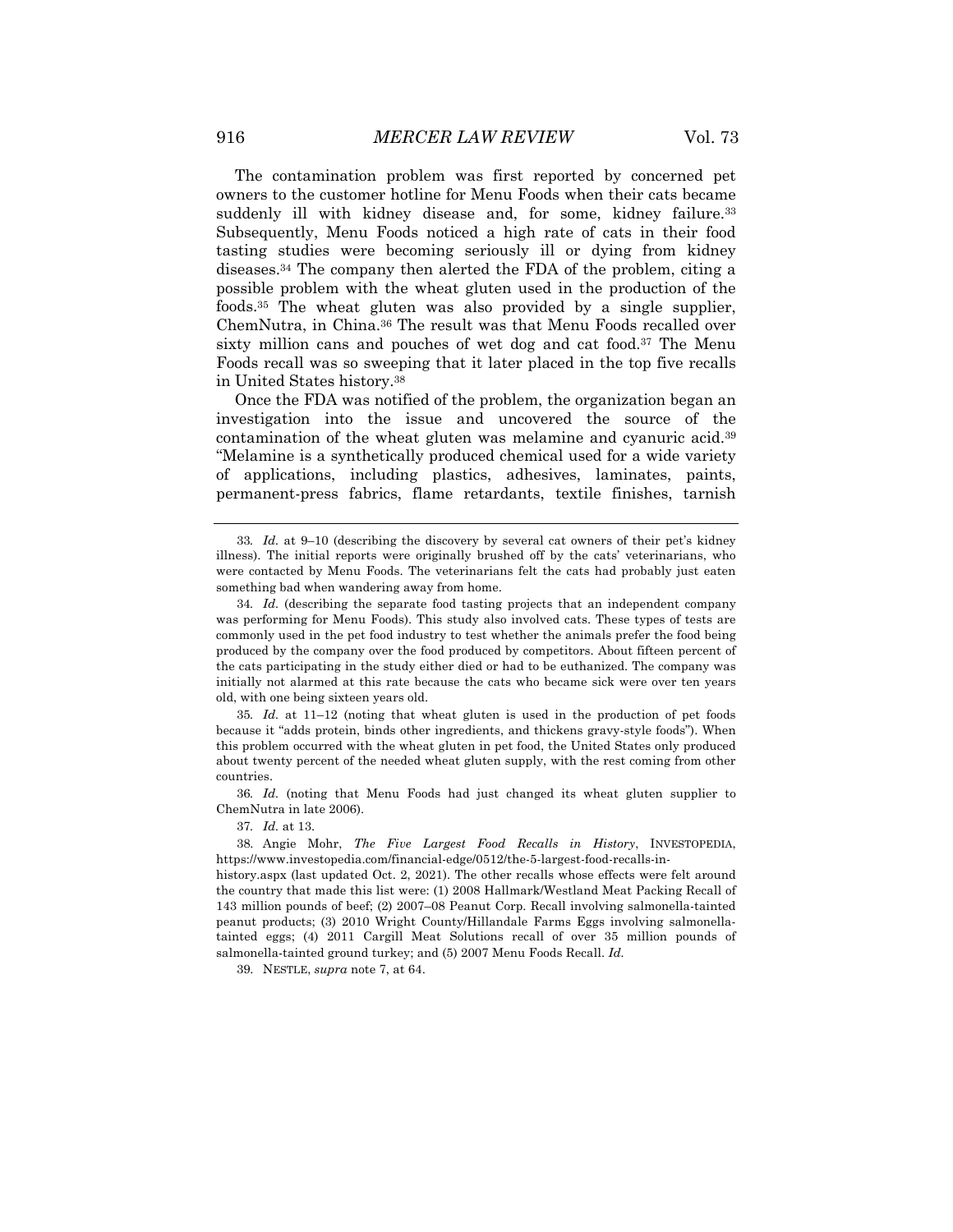inhibitors, paper coatings and fertilizer mixtures."40 Melamine is not meant to be ingested, but it is sometimes "believed that melamine was added to the wheat flour to increase the flour's apparent protein content, allowing the flour to pass for a higher-protein-containing ingredient, such as wheat gluten."41

The World Health Organization (WHO) reports that the Tolerable Daily Intake (TDI) of melamine is 0.2 mg per kg of body weight per day.42 This would effectively mean that the TDI for a ten-pound cat, which converts to approximately 4.54 kg would be 0.908 mg per day. For a forty-five-pound dog, which converts to approximately 20.41 kg, those calculations would be 4.082 mg per day. During the 2007 pet food crisis, samples of over 200 pet foods uncovered melamine concentrations ranging from 0 to 2263 mg/kg.43

#### **2. 2007 Congressional Inquiry Highlights Regulation Issues**

The 2007 Menu Foods Recall raised numerous questions about the regulation of pet foods and resulted in the 110th Congress calling a Special Hearing in April 2007 to address the issue.<sup>44</sup> While the Menu Foods recall was, and continues to be, listed as one of the largest recalls in history, it represented less than 1% of the entire dog and cat food market.45 The fact that the Special Hearing was formed so quickly in answer to a recall that represented such a small share of the market is

40. Carla Hilts & Luc Pelletier, *Background Paper on Occurrence of Melamine in Foods and Feeds*, WHO (2009), https://www.who.int/foodsafety/fs\_management/melamine\_3.pdf.

<sup>41.</sup> Hilts & Pelletier, *supra* note 40, at 7 (describing the 2007 pet food crisis and the

resulting investigation from the FDA, as well as similar organizations with the European Union, Canada, and other countries into the cause of the melamine contamination of pet food products). The USFDA discovered that "wheat flour presented as wheat gluten and rice protein imported from China as pet food ingredients and subsequently incorporated into pet food manufactured in North America were contaminated with melamine and its analogues, cyanuric acid, ammeline and ammelide." *Id.* Of particular interest here is that the contaminated wheat gluten found in the pet food was "human food-grade," which is likely a contributor to the overwhelming outrage surrounding the Menu Foods recall. *Id.*

<sup>42</sup>*. Experts Set Tolerable Level for Melamine Intake*, WHO (Dec. 5, 2018), https://www.who.int/news/item/05-12-2008-experts-set-tolerable-level-for-melamine-

intake (noting that although melamine should not be present in food products, the level set as a TDI is the maximum amount that experts believe the body can take before being negatively affected by the chemical).

<sup>43.</sup> Hilts & Pelletier, *supra* note 40, at 7 (noting also that the California Animal Health and Food Safety Laboratory reported 10 to 3200 mg per kg in their samples).

<sup>44</sup>*. See generally* Examine the Current Pet Food Recall: Hearing Before a Subcomm. of the Comm. on Appropriations, 110th Cong. 1 (2007) (hereinafter *Hearing*).

<sup>45</sup>*. Hearing*, *supra* note 44, at 6.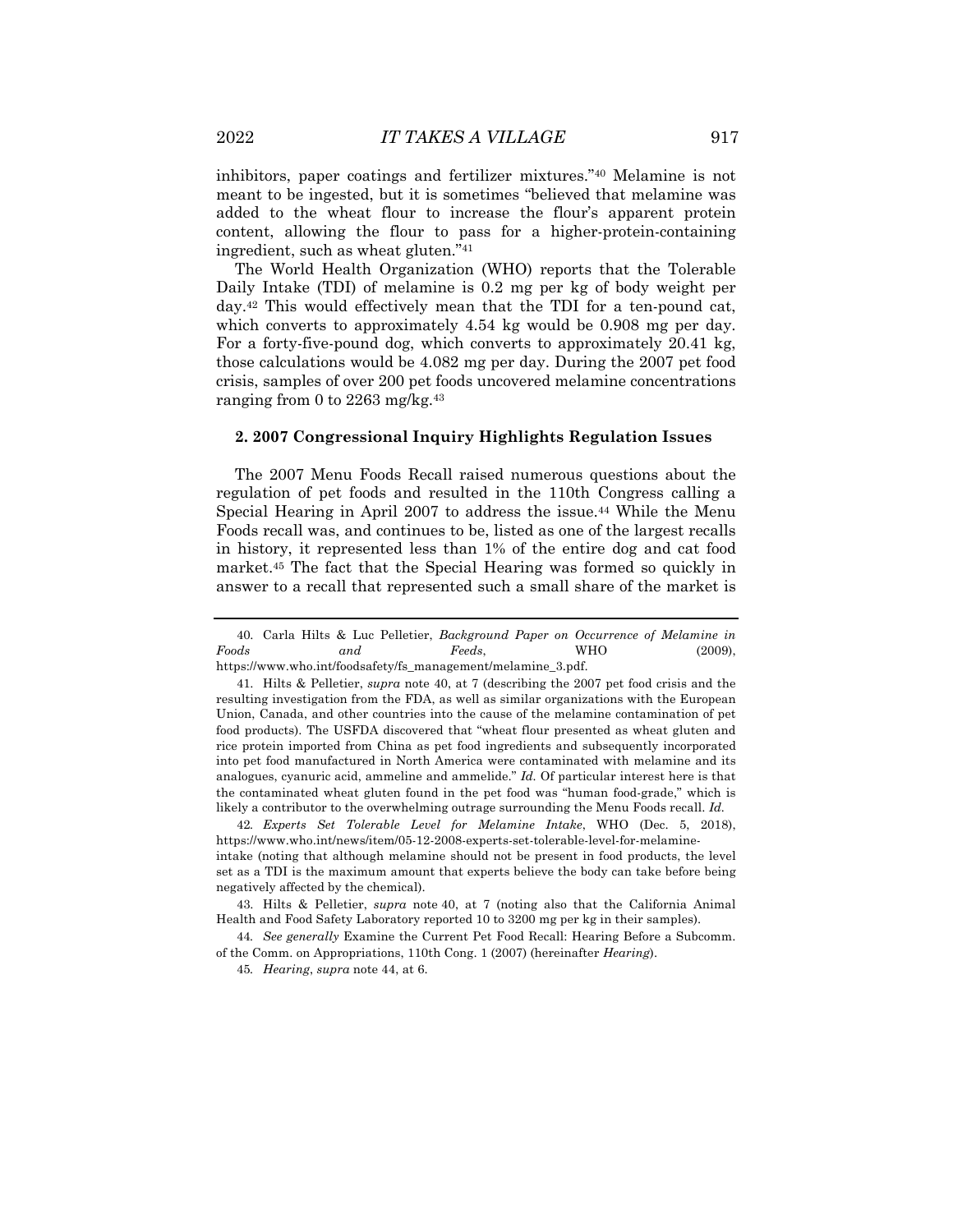a testament to how important this topic was to both legislators and the voting public.

Comprised of a panel of experts from across the veterinary and FDA spectrum, the Special Hearing addressed concerns about (1) the lack of a set time period that companies were required to report any issues with their product to the FDA; (2) the process that the FDA and the company went through to identify the source of the problem; (3) how the FDA informed the public about the problem; (4) the responsibilities of the state governments and the USDA working in concert with the FDA in the process of identifying the problem; and (5) the possibility that the contaminated wheat gluten made its way into the human food supply chain.46

#### **3. A Global Market Complicates Matters**

If it was not already clear to consumers, companies, and government agencies, the 2007 Menu Foods Recall illustrated on a massive scale how very difficult it is to regulate food, whether pet or human, in a global marketplace.47 Another major issue that arose was how antiquated the food and drug laws that govern pet food regulation, as well as the regulation of the human food supply chain, actually were in 2007.48

Dr. Marion Nestle's research into this area vividly describes the problem with trying to regulate twenty-first century food supply chains with twentieth century laws, noting that the pet food recalls brought national attention to the issue of food safety for both pets and their humans.49 The problem in 2007 was that the food supply chain was being regulated by laws that were enacted in a time when "whole foods [were] brought in from a 50-mile radius. Now we have food products that may contain ingredients from 50 countries."50

Herein lies the root of the problem that led to the 2007 Menu Foods Recall and that plays a role in ongoing food recalls, both human and

<sup>46</sup>*. See generally Hearing*, *supra* note 44.

<sup>47.</sup> Cary Coglianese et al., *Consumer Protection in an Era of Globalization*, in *Import Safety: Regulatory Governance in the Global Economy*, FACULTY SCHOLARSHIP AT PENN LAW 4, 4–18 (2009) (discussing the public health issues and economic effects of recalls in a global economy in which it is increasingly hard to pinpoint the source of the problem).

<sup>48.</sup> NESTLE, *supra* note 7, at 143–45.

<sup>49</sup>*. Id.*

<sup>50</sup>*. Id.* at 144 (quoting *Robert E. Brackett Named Director of the National Center for Food Safety and Technology (NCFST)*, ILLINOIS TECH (Jun. 11, 2010), https://www.iit.edu/news/robert-e-brackett-named-director-national-center-food-safetyand-technology-ncfst).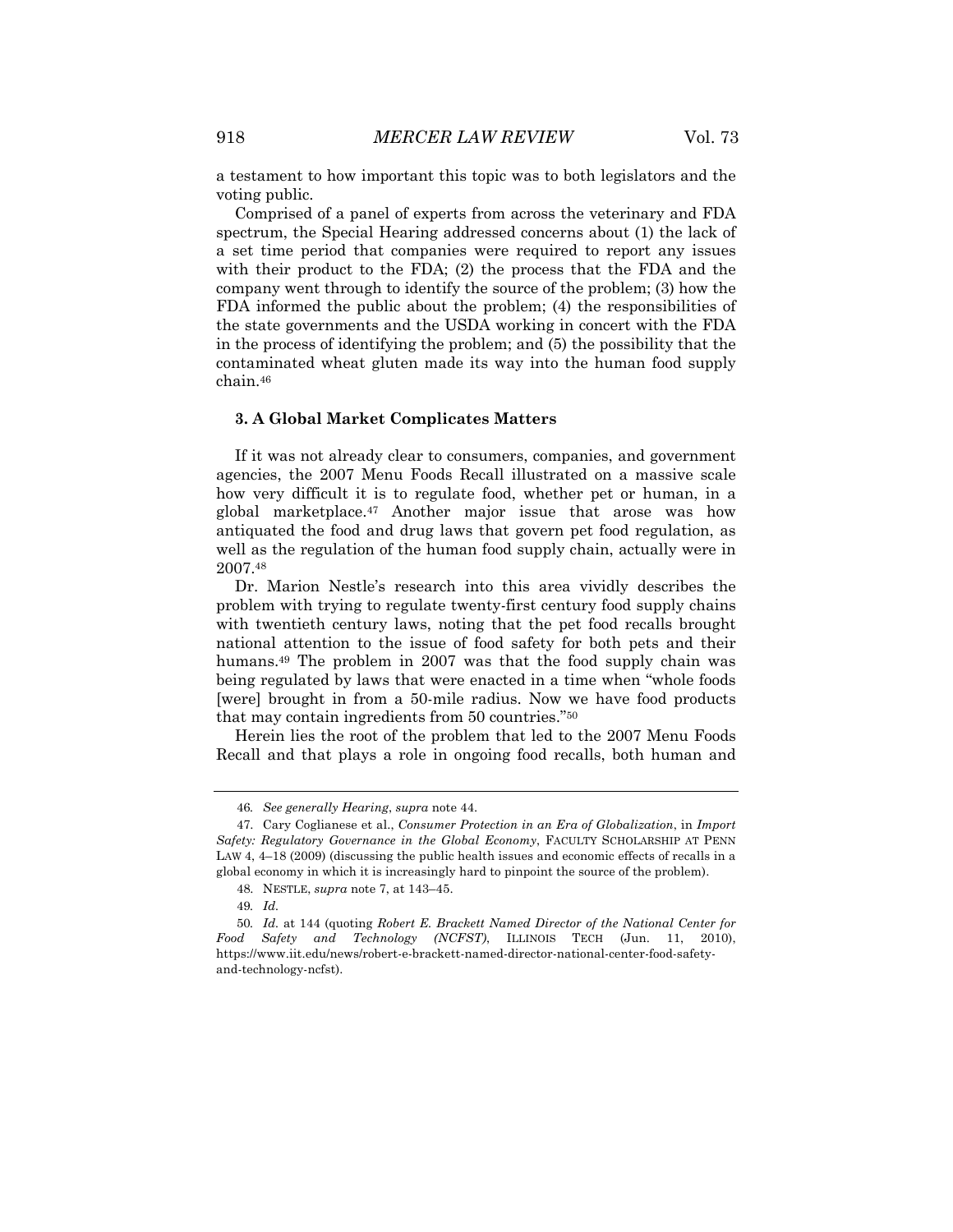non-human animal. According to the CIA World Factbook, the major export partners of the United States in 2019 were Canada, Mexico, China, and Japan, and its import partners were China, Mexico, Canada, Japan, and Germany.51 If one were to trace the import and export partners of each of these countries and then the partners of the resulting countries, one would soon find a tangled web of intrigue that stretches across the globe in a spidery fashion, challenging even the most agile sleuth among us to determine the true culprit of the end result. It is rather like trying to find patient zero in a global pandemic.<sup>52</sup>

Thus, while pet owners around the country expressed their displeasure through customer service complaints to the companies whose products caused the illness and death of their beloved animals, the question that hovered over the process was where the fault lay. Was the fault entirely that of the company or even of regulation? And would even more laws really be the answer to the problem? The senators from the Senate subcommittee thought stricter regulation was a piece of the solution, and thus introduced legislation to try to curb the problem, but even they noted that more measures needed to be put into place.53

#### **4. Ongoing Recalls: 2019 and 2021 Bring More Troubles**

If the 2007 Menu Food Recall accomplished one thing well, it was to streamline future FDA recalls so that there was less confusion and more information.54 Part of the solution was the creation of the Pet Event Tracking Network (PETNet) in 2008.55 PETNet was created to respond to the need for a better flow of information regarding pet foods

<sup>51</sup>*. The World Factbook: United States*, CIA, https://www.cia.gov/the-worldfactbook/countries/united-states/ (last updated Nov. 10, 2021). The economy overview on this site notes the export partners for the United States as: Canada 17%, Mexico 16%, China 7%, Japan 5%. The import partners for the United States are listed as: China 18%, Mexico 15%, Canada 13%, Japan 6%, Germany 5%. *Id.*

<sup>52.</sup> Philip Williams et al., *The Coronavirus 'Patient Zero' Set Off a Chain of Events which Upturned the Lives of 7 Billion People*, ABCNEWS (Apr. 22, 2020, 3:10PM), https://www.abc.net.au/news/2020-04-23/how-coronavirus-went-from-patient-zero-to-theworld/12165336 (describing the continuing mystery of who is patient zero in the coronavirus pandemic).

<sup>53</sup>*. See Hearing*, *supra* note 44, at 45–46.

<sup>54.</sup> FDA & HHS, *Pet Event Tracking Network—State, Federal Cooperation to Prevent Spread of Pet Food Related Diseases*, 78 Fed. Reg. 52774 (Aug. 26, 2013) (introducing the launch of the PETNet Tracking system to streamline the reporting of illness related to pet food). The purpose of this network was to create an easier method for exchanging information between FDA and other Federal and State regulatory agencies. The LivestockNET was also created to track issues with illnesses linked to livestock feed.

<sup>55.</sup> FDA & HHS, *supra* note 54.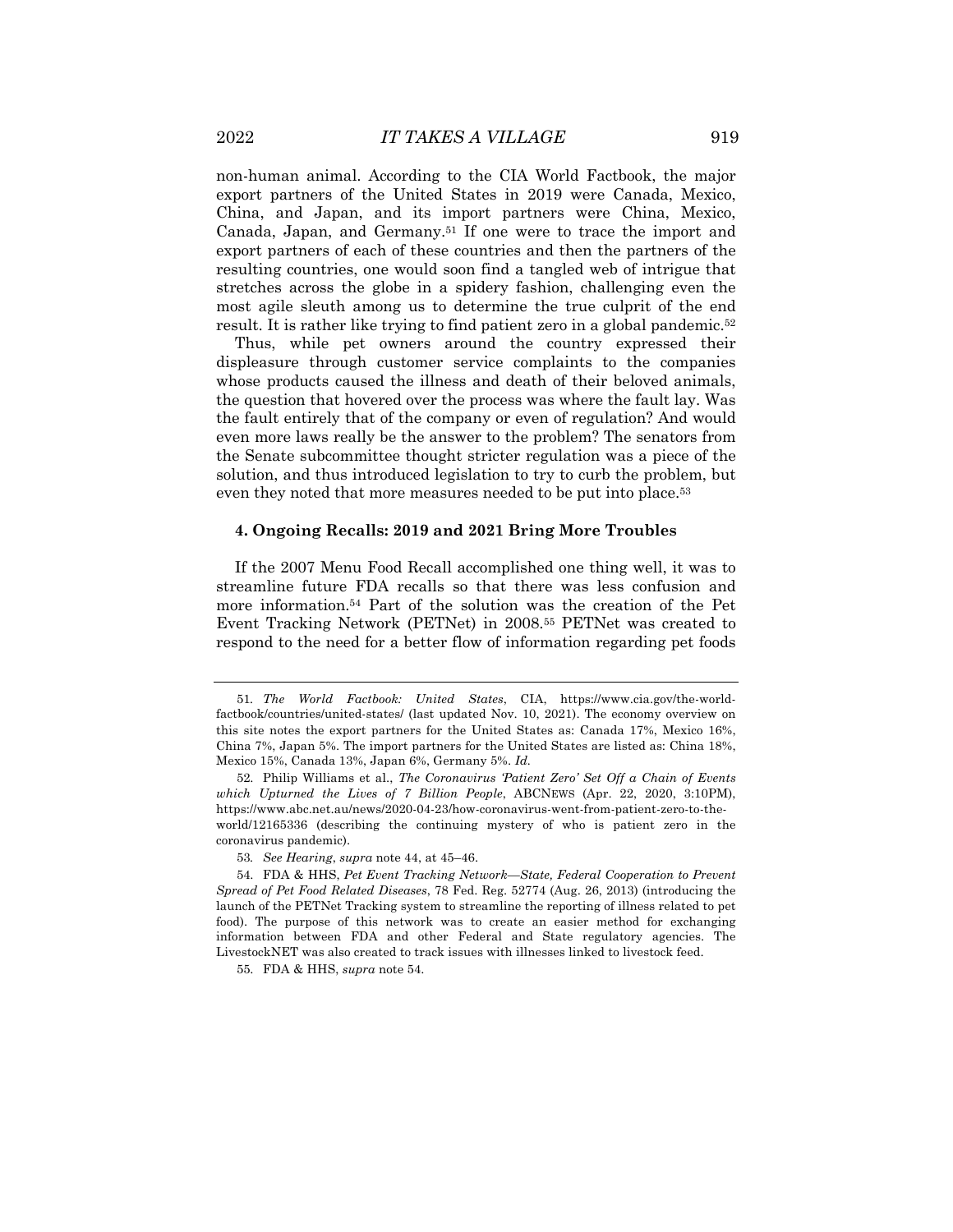with potential safety problems.<sup>56</sup> The FDA noted in 2008 that no federal agency monitored or tracked companion animal diseases and outbreaks, unlike the tracking of human diseases and outbreaks by the CDC and livestock diseases and outbreaks by the USDA, and developed the PETNet to address this issue.<sup>57</sup> During 2021, the PETNet system appears to have been updated to a new portal called the Safety Reporting Portal (SRP).58 In the SRP, the product safety issue reporting process has been streamlined among the various agencies, including FDA and the National Institutes of Health (NIH).59

In recent years, the FDA has trended toward providing consumers with frequently updated information surrounding tainted pet foods.<sup>60</sup> As of the writing of this article, there are a total of 133 entries documented on the FDA recall link for tainted pet foods between 2017 and 2021.61 These are listed according to company name, product description, brand name, and recall description.62 Further, for the sake of the company involved, the FDA notes when the recall is terminated.63 In general terms, these are all good steps toward ensuring product safety and consumer confidence in the products we are serving to our pets.

What was particularly concerning about the 2019 recalls was how many prescription diet pet foods were on the list and the types of contamination problems present in those foods (for example, toxic levels of vitamin D and pentobarbital present in the food).64 Also quite disturbing to pet parents in 2019 were the FDA-validated reports of a link between Dilated Cardiomyopathy (DCM) in dogs who were not

<sup>56</sup>*. Id.*

<sup>57</sup>*. How to Report a Pet Food Complaint*, FDA, https://www.fda.gov/animalveterinary/report-problem/how-report-pet-food-complaint (last updated Apr. 1, 2021).

<sup>58</sup>*. Safety Reporting Portal,* HHS, https://www.safetyreporting.hhs.gov/SRP2/en/Home.aspx?sid=e1ff5f9c-6bbf-4eb5-af7bd208aa93690b (last visited Oct. 14, 2021). The products that may be reported on the SRP include: Marketed human drug and biologics, Human or animal reportable foods, Animal drugs, Animal foods, Tobacco products, Dietary supplements, and NIH gene-transfer research. I am hopeful that the streamlining of the reporting process is a step in the right direction toward a faster and more efficient response to any human or non-human animal food crisis.

<sup>59</sup>*. Safety Reporting Portal*, *supra* note 58.

<sup>60</sup>*. Recalls and Withdrawals*, FDA, https://www.fda.gov/animal-veterinary/safetyhealth/recalls-withdrawals (last updated Feb. 4, 2022).

<sup>61</sup>*. Recalls and Withdrawals*, *supra* note 60.

<sup>62</sup>*. Id.*

<sup>63</sup>*. Id.*

<sup>64.</sup> FDA, *supra* note 12; FDA*, supra* note 13.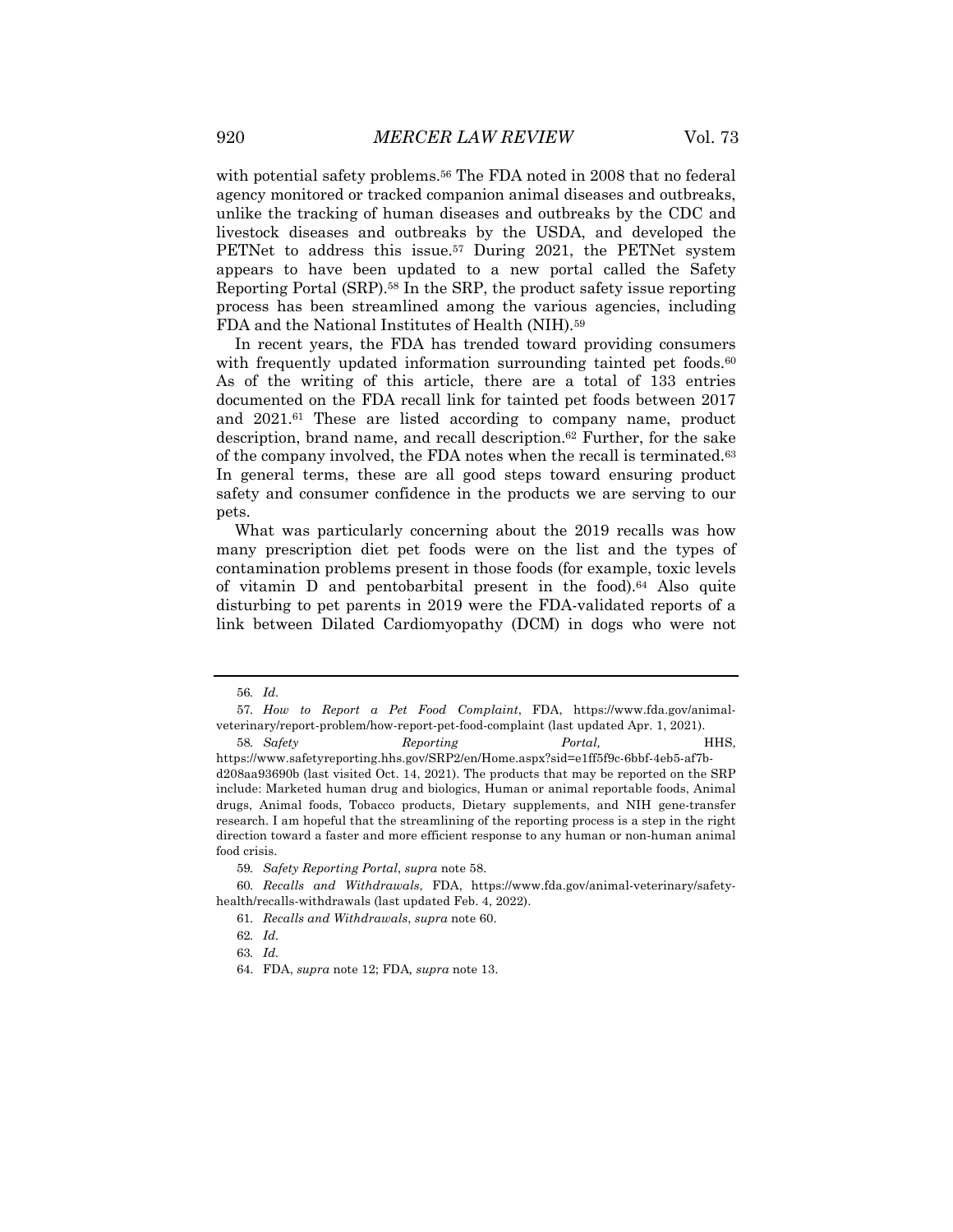normally prone to the disease and certain brands of dog food, many of which are considered to be premium foods (see chart below).<sup>65</sup>





The companies at the heart of the FDA investigations into DCM strongly disagreed with the FDA's investigation of these reports because it was conducting third-party reviews and internal investigations into the reports. The companies found it misleading for the FDA to report an investigation of their premium brands without any direct scientific evidence to support the link.66 The very fact that

<sup>65.</sup> Kate Gibson, *16 Dog Food Brands May Cause Heart Disease in Pets*, CBSNEWS (Jul. 1, 2019), https://www.cbsnews.com/news/dog-food-and-heart-disease-fda-warns-16 dog-food-brands-may-cause-heart-disease-in-pets/ (citing FDA-validated reports of Dilated Cardiomyopathy (DCM) in dogs not normally prone to the disease, which included several premium brands).

<sup>66.</sup> Gibson, *supra* note 65. *See FDA Investigation into Potential Link between Certain Diets and Canine Dilated Cardiomyopathy*, FDA, https://www.fda.gov/animalveterinary/outbreaks-and-advisories/fda-investigation-potential-link-between-certain-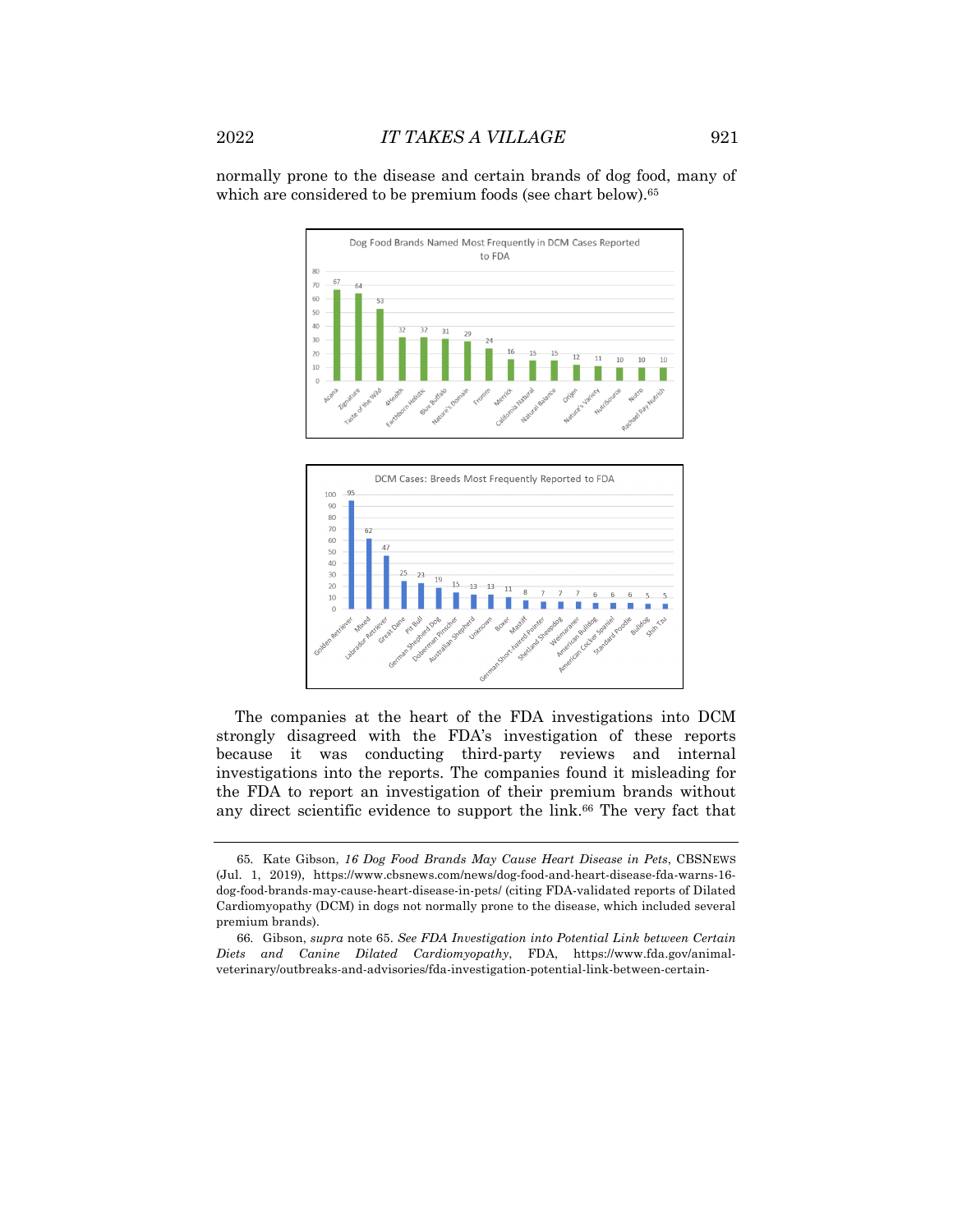there were numerous investigations between the FDA and the companies surrounding this issue points toward the need for a more uniform system of quality control.

Another illustration of why a more uniform system of regulation for pet food is required involves the issues that the pet food, Taste of the Wild, found itself embroiled in during 2019. In March 2019, a class action lawsuit was filed against Taste of the Wild, which is manufactured by Diamond Pet Foods, Inc. (Diamond), alleging that the company's product contained "undisclosed levels of heavy metals [(including arsenic, lead, mercury, and cadmium)], BPA, pesticides, and/or acrylamides."67 Diamond's motion to dismiss was subsequently granted in part for a lack of personal jurisdiction and issues relating to alleged company misstatements, implied warranty, and equitable remedies.68 However, the United States District Court for the Eastern District of California denied Diamond's motion to dismiss the fraud and consumer protection claims against Diamond's misstatements that appeared on their website and product packaging.69 The issues that both Diamond and its consumers endured in 2019 could have been resolved by better regulatory procedures and a clear organizational structure of quality inspection.70

69*. Id.* at \*14.

diets-and-canine-dilated-cardiomyopathy (last updated Jun. 27, 2019). The FDA investigation was launched because of numerous reports of the development of DCM in dogs without a genetic predisposition to DCM. The dogs were eating foods predominately labeled as "grain-free." The FDA's Center for Veterinary Medicine (CVM) and the Veterinary Laboratory Investigation and Response Network (Vet-LIRN) worked together toward investigating these reports. The dogs were eating a predominately dry food diet and there was a heavy concentration of peas, lentils, potatoes, and sweet potatoes in the foods. These reports to the FDA spiked during 2018 to 2019. The mean age of the dogs in the study was 6.6 years and the mean weight was 67.8 pounds.

<sup>67.</sup> Grossman v. Schell & Kampeter, Inc*.*, No. 2:18-cv-02344-JAM-AC, 2019 U.S. Dist. LEXIS 47407, at \*1 (E.D. Cal. Mar. 20, 2019) (This class action case was eventually settled).

<sup>68</sup>*. Id.* at \*20.

<sup>70.</sup> S*ee Company Statement of Quality Assurance*, DIAMOND PET FOOD, https://www.diamondpet.com/about/quality-assurance/ (last visited Oct. 12, 2021). Both Taste of the Wild and Diamond Pet Foods appeared to be forthcoming with information throughout the lawsuit for their customers and the court. The company also now reports on the company website that it has received the Safe Quality Food Certification (SQF) for its brands, which indicates that important safety upgrades have been implemented by Diamond Pet Foods and the Taste of the Wild brand. *See also About SQFI*, SQF INSTITUTE, https://www.sqfi.com/about-sqfi/ (last visited Oct. 12, 2021).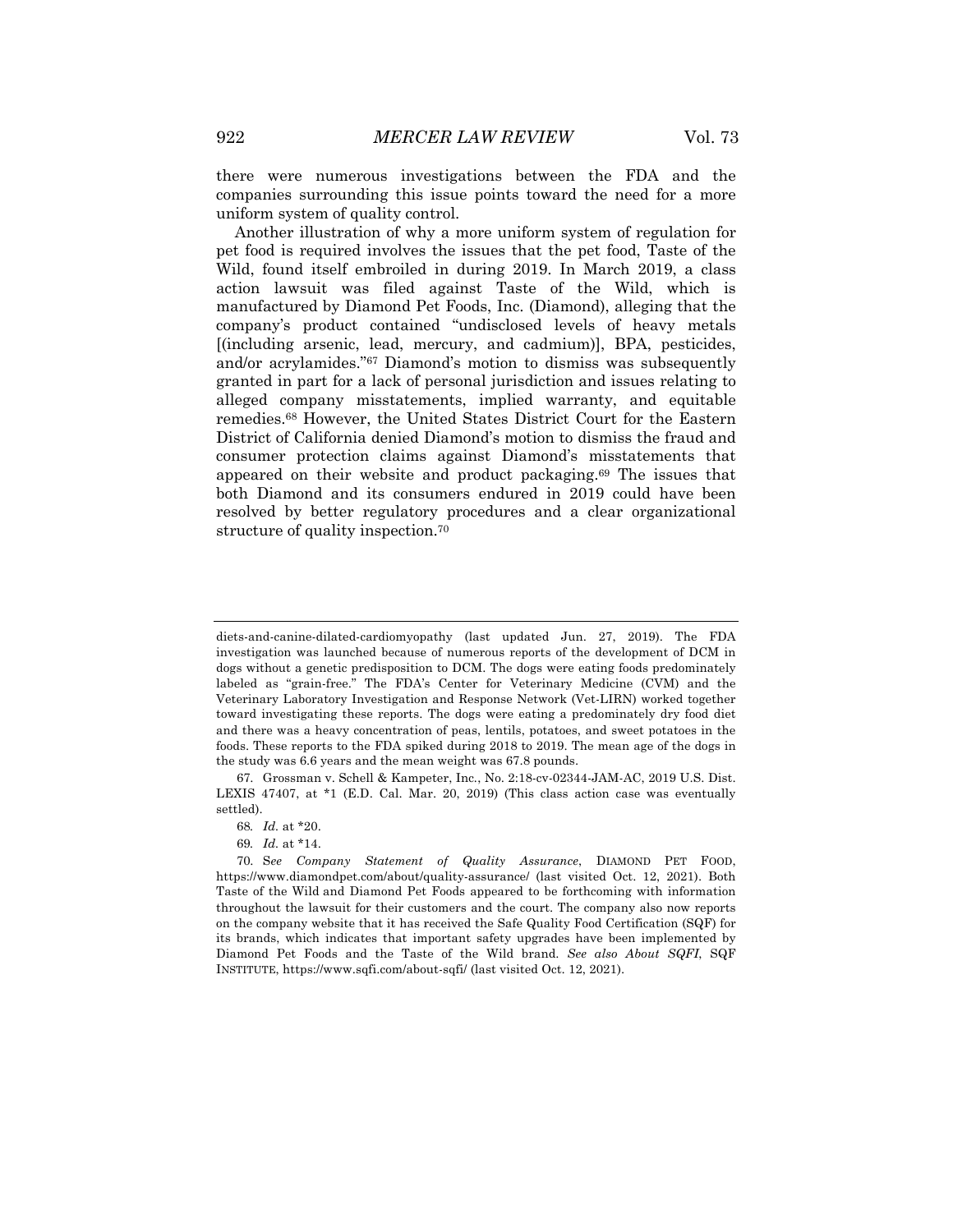#### *B. Animal, Pet, Human—Shouldn't the Food of All Be Treated Equally?*

The consensus among most pet parents is that our pets are so much more than animals—they are members of the family.71 And yet, while it is agreed that their foods should be safe to eat and produced in a clean environment, the FDA lumps the regulation of pet food in with animal feed, granting it lesser status to the food that is produced for humans.72 But is this really a good idea? And, what happens if discarded pet food ends up in the food supply of farm animals that are being raised for human consumption and thus indirectly becomes a part of the human food supply?

As Marion Nestle points out in her research, this became one of the key issues behind the government response to the 2007 Menu Foods Recall.73 As was soon discovered, some of the melamine-tainted food involved in the recall had indeed made its way to the farm animal feed supply before the recall was issued.74 Hogs, poultry, and farmed fish are among the animals who regularly receive discarded pet food, and a large portion of the melamine-tainted pet food in 2007 had been recycled into the animal feed supply for livestock.75 Without a clear trail to where the discarded food went, it was very hard to track it down; experts were unsure of how much of the tainted food had been fed to livestock intended for the human food supply chain.76 While most experts did not feel that there would be enough melamine in the animal to harm the human who eventually ate the animal's meat, it should still make meat eaters think twice about what kind of meat they eat and what the animal was fed.<sup>77</sup>

Is it not time to consider the need to regulate foods for all biological beings on a more even scale, if for no other reason, than perhaps to safeguard the human food supply? While it is true that most non-human animals are not as picky about cleanliness as most

<sup>71</sup>*. See* The Harris Poll, *supra* note 2; Taylor, *supra* note 3.

<sup>72</sup>*. See* FDA, *supra* note 28.

<sup>73</sup>*. See generally* NESTLE, *supra* note 7, at 105–13 (noting that once the renal failure in cats and dogs became documented, the FDA worked to trace the source due to concerns that the human food supply could also be tainted).

<sup>74</sup>*. Id.* Specifically, the recalled salvaged pet feed had made its way into the food supply for (1) pigs; (2) chicken; and (3) fish. Further, melamine had made its way into the binding products for a variety of animal feed, including that for cattle who were being raised for the market.

<sup>75</sup>*. Id.*

<sup>76</sup>*. Id.*

<sup>77</sup>*. Id.*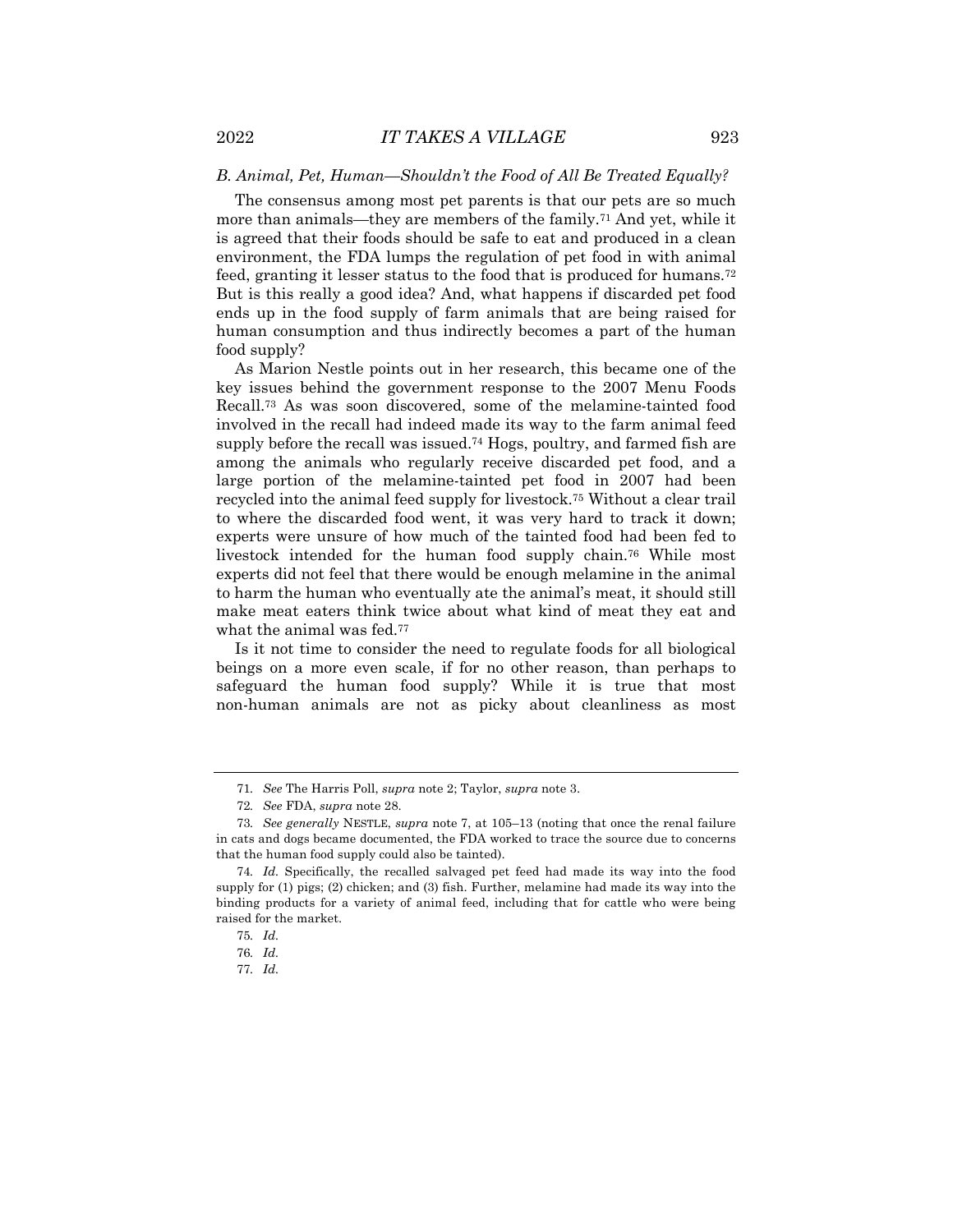humans,78 we still need to consider the matter of chemicals and other tainted products that might contaminate the animal feed supply, whether it be intended for livestock or pets. Having a process that lends itself to more traceability would be advantageous for both human and non-human animal food production since the production process and ingredients are similar.79

#### *C. Too Much to Regulate and Not Enough FDA Funds to Do It*

A major problem with the FDA regulation of the food supply is that the organization is overloaded and has a very limited budget with which to work.<sup>80</sup> Marion Nestle's work in nutrition has argued that "[the FDA] no longer has the capacity to protect the food supply."81 Her argument stems from the fact that the regulation requirements and funding distributed between the two agencies is imbalanced with the USDA getting the bulk of the funding while the FDA is responsible for the bulk of the regulation.82 A truly scary statistic shared from Dr. Nestle's research is that given the lack of funding and staffing at the FDA, "it would take the agency 1,900 years to inspect every foreign plant that exports food to the United States."83 Dr. Nestle's research discovered that at the time of the 2007 Menu Foods Recall, the FDA was devoting only about 1% of its resources to inspecting imported

<sup>78.</sup> I refer to this as "most" here because personal observations of some breeds and types of non-human animals make me wary of stereotyping by lumping all of them in one basket. Let's be honest, there are some non-human animals who can exhibit very strong traits of cleanliness.

<sup>79.</sup> Joe Pinsker, *The Humanification of Pet Food is Nearly Complete*, THE ATLANTIC (Dec. 26, 2018), https://www.theatlantic.com/family/archive/2018/10/pet-food-organicgmo/574060/ (noting the similarities of ingredients that companies now use in pet foods to make them seem more appealing to the numerous consumers who consider themselves more "pet parents" than "pet owners"). I contrast this with the type of pet foods that were produced in the early days of the industry at the turn of the twentieth century.

<sup>80.</sup> NESTLE, *supra* note 7, at 145–47 (noting the discrepancies that exist between the funding for the FDA versus the USDA).

<sup>81</sup>*. Id.* at 143. Dr. Marion Nestle is a nationally renowned nutritionist and Professor Emerita of NYU's Nutrition and Food Studies Department.

<sup>82</sup>*. Id.* at 145 (explaining that while the FDA regulates eighty percent of the food supply, it only receives twenty percent of the federal funding).

<sup>83</sup>*. Id.* at 146 (noting that the FDA is spread thin on its ability to inspect every type of product, especially since the bulk of its time is devoted to enforcing regulations of dietary supplements and tobacco products). Dr. Nestle also argues that the highly politicized nature of the FDA, in that it undergoes changes with every presidential administration, does not lend itself well to uniform regulation. Nowhere has this politicized nature of the FDA approval process been more widely noted than the ongoing COVID-19 pandemic and the heated opinions swirling incessantly around the vaccines.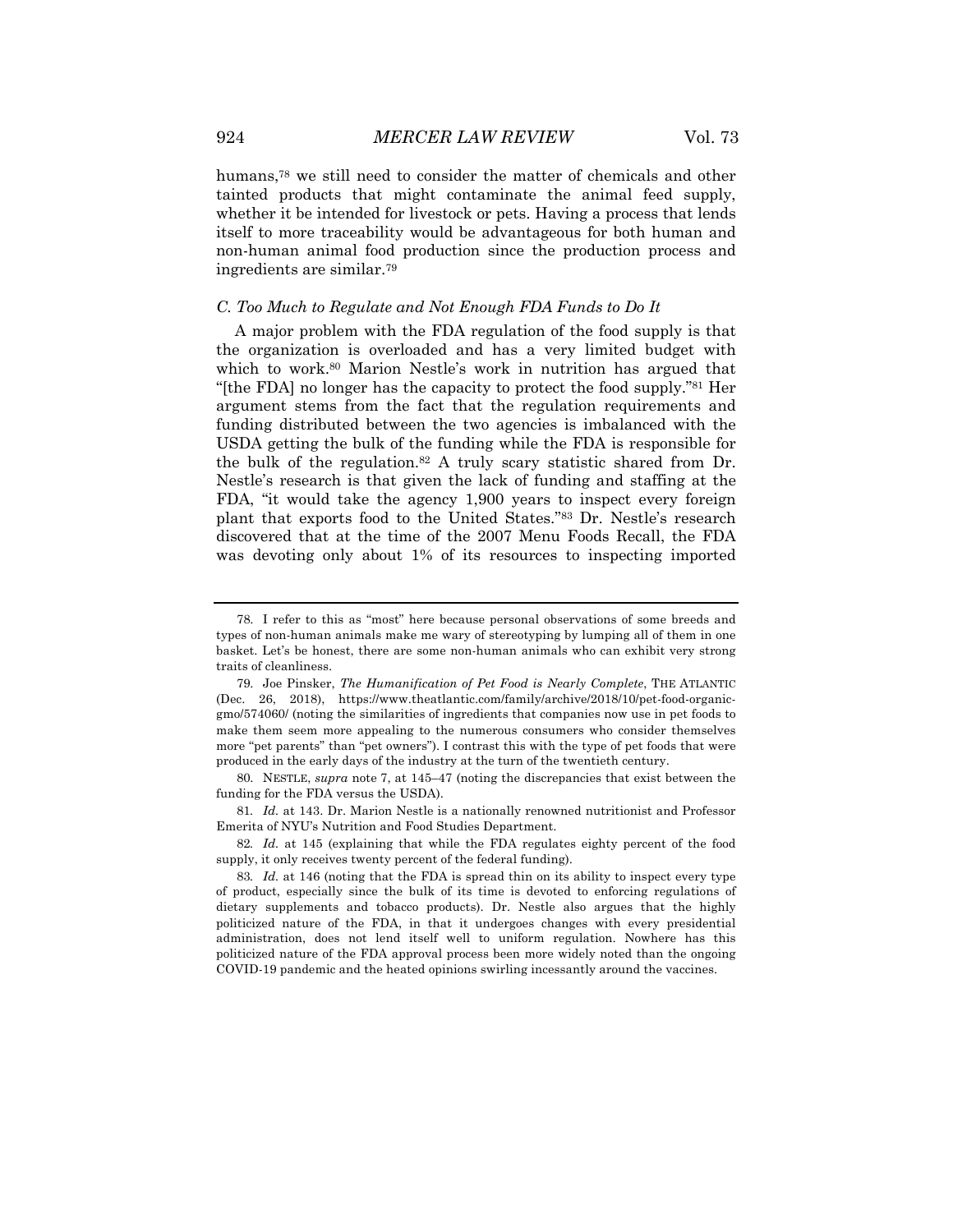goods.84 When put in perspective, it seems that with the current ability to inspect, both human and non-human animal chances of being poisoned by a food product are equally quite high.

The 2020 FDA budget information backs up Dr. Nestle's claim, with the FDA stating that it "regulates about 78% of the U.S. food supply. This includes everything we eat except for meat, poultry, and some egg products."85 As the figure below points out, only about 4% of the FDA budget for fiscal year 2020 was attributed to animal drugs and feeds.<sup>86</sup> The bulk of the budget went to human drugs, foods, tobacco, and medical devices.87 When taken into context, this again illustrates that the food supply for non-human animals is considered to be unequal to that of the food supply for human animals.88



However, a further graph of 2020 budget funds provided by the FDA illustrates something very interesting about the tobacco industry. While the FDA budget for the tobacco industry is a little over 11%, the 2020 budget appropriation notes that the tobacco industry fully funds the tobacco industry user fees. By contrast, the animal drug and food industry funds about 20% of their user fees. <sup>89</sup>

- 84*. Id.* 85*. Id.* at 145. 86*. Id.*
- 87*. Id.*
- 88*. Id.*
- 89*. Id.*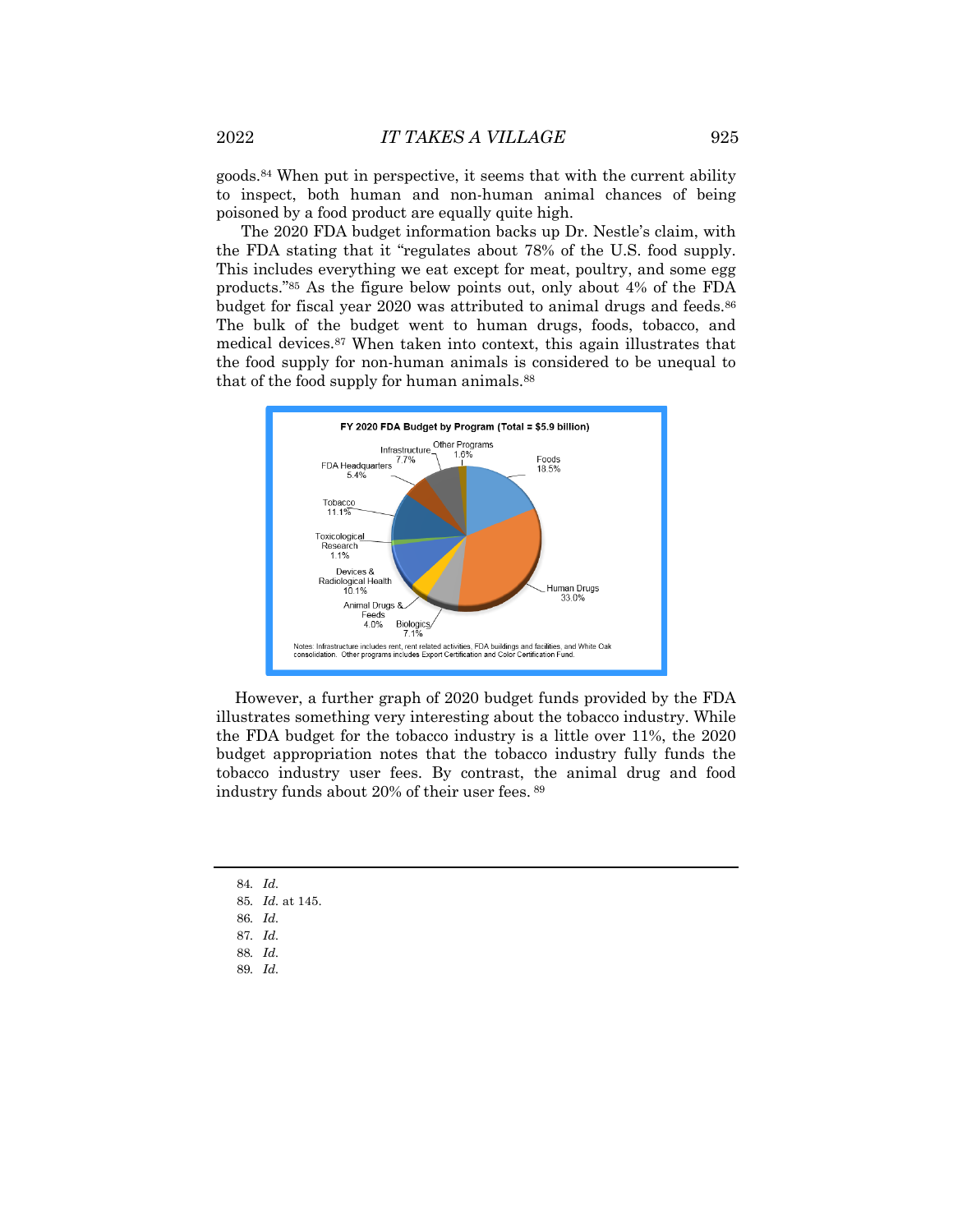

What does this mean? The tobacco industry, under the Family Smoking Prevention and Tobacco Control Act,<sup>90</sup> which was enacted in July 2009, "gives FDA authority to regulate the manufacture, distribution, and marketing of tobacco products."91 Among the regulations for marketing to children and requirements for warning labels, the Tobacco Control Act also requires tobacco companies to annually register with the FDA and submit to FDA inspections every two years.92 Further, FDA regulation is funded entirely by the tobacco companies, as based on their United States market share.<sup>93</sup>

So, if regulation of a major industry like tobacco can be paid for by the companies who participate in the competitive market in the name of public health, with the FDA exercising strict control of the regulatory process, why not try such a system for the food industry, starting with the pet food industry? This could be accomplished by enacting a system similar to that implemented by the European Union to regulate their pet food industry,94 and could alleviate a good deal of the financial burden on the FDA.

<sup>90.</sup> Family Smoking Prevention and Tobacco Control Act of 2009, Pub. L. No. 111-31, 123 Stat. 1776.

<sup>91</sup>*. Family Smoking Prevention and Tobacco Control Act: An Overview*, FDA, https://www.fda.gov/tobacco-products/rules-regulations-and-guidance/family-smokingprevention-and-tobacco-control-act-overview (last updated Jun. 3, 2020).

<sup>92.</sup> FDA, *supra* note 91.

<sup>93</sup>*. Id.*

<sup>94</sup>*. Guide for Good Practice for the Manufacture of Safe Pet Foods*, FEDIAF (Feb. 2018), http://www.fediaf.org/images/FEDIAF\_Safety\_Guide\_February\_2018\_online.pdf (explaining the EU's use of strict industry standards to enforce the regulations enacted by the EU member nations).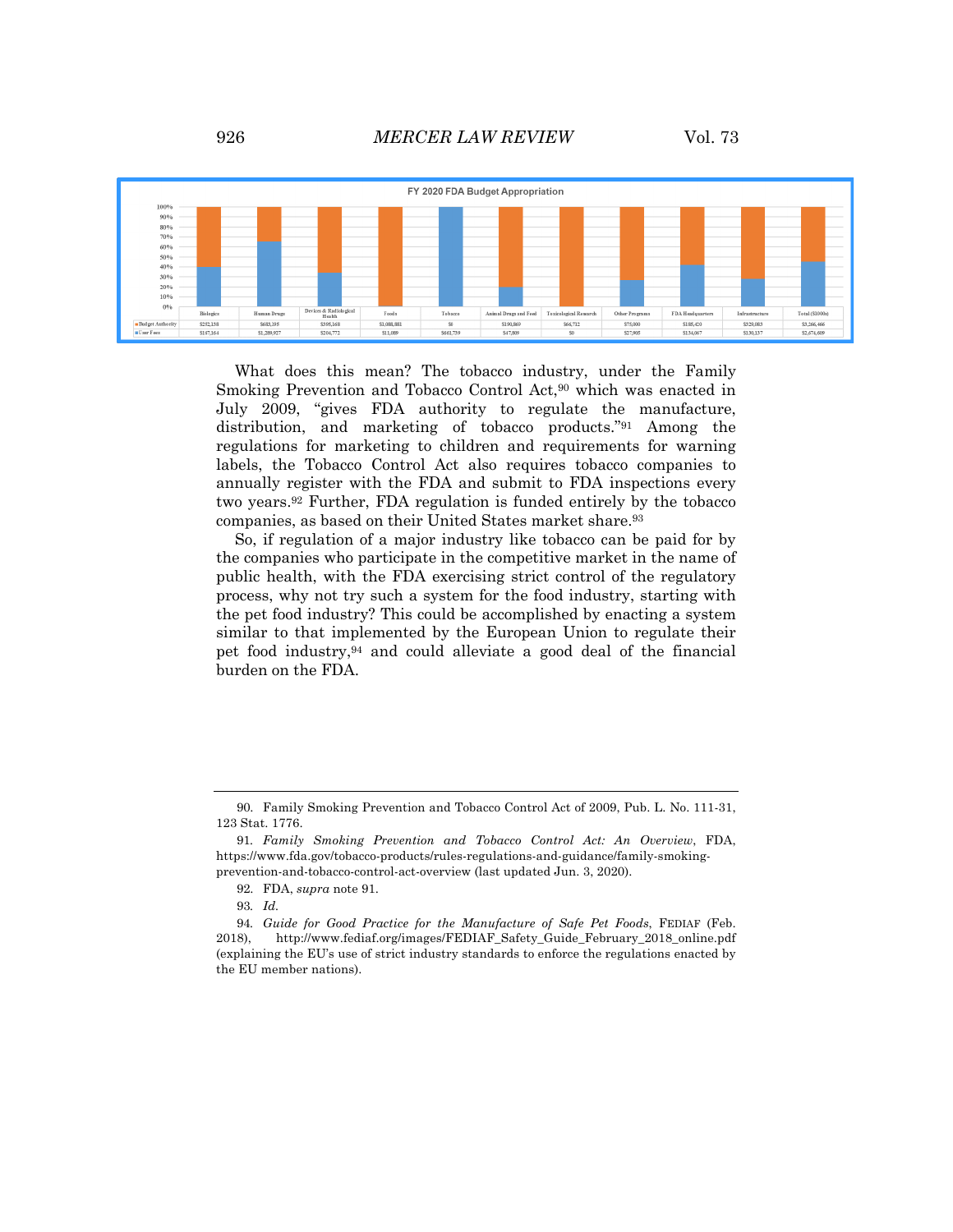# III. SHORING UP PET FOOD REGULATION USING THE EU AS A GUIDE

#### *A. Proactive, Not Reactive*

A more streamlined approach to pet food regulation would assist in (1) reforming regulation, (2) promoting industry involvement, and (3) promoting product safety and, as a result, customer satisfaction. This would help alleviate the haphazard response that was highlighted in the 2007 Menu Foods Recall as authorities at the federal, state, and company level scrambled to pinpoint the source of the problem while pets were dying by the thousands, struggled to get the word out to consumers, and pondered which entity was most responsible.95 While the law in the United States does not trend toward swiftness to change, the good news is that there is already a law in place as well as a well-respected organization that can help facilitate the process of adapting a more streamlined approach to regulation.

#### **1. FSMA and AAFCO—Partners in Reforming Regulation**

The Food Safety Modernization Act (FSMA) and the Association of American Feed Control Officials (AAFCO) are perfect partners to work in concert toward continuing the reformation of regulation for the pet food industry.

FSMA was enacted in 2011 and advocates for preventive measures in food safety to move the FDA and other food regulatory authorities away from the reactive approach toward regulation that had predominated the bulk of FDA history.96 In 2015, the FSMA finalized the FDA rule on approved third-party certification accreditation, establishing a voluntary industry program through which companies could easily and efficiently address food safety evaluations.97

<sup>95</sup>*. See Hearing*, *supra* note 44, at 1. Particularly, the discrepancy between the FDA's estimates of the total number of pet deaths from the melamine-tainted food and the numbers provided by the Banfield Pet Hospital (the largest veterinary hospital in the United States) and the Vet Information Network, both of which reported that the number of pets who were sickened and/or died were in the thousands, not hundreds as the FDA reported. Also, the Subcommittee report makes frequent mention of the haphazard means of reporting the recall issue as well as the struggle to find the source of the melamine contamination.

<sup>96</sup>*. Background on the FDA Food Safety Modernization Act (FSMA)*, FDA (Jan. 30, 2018), https://www.fda.gov/food/food-safety-modernization-act-fsma/background-fda-foodsafety-modernization-act-fsma.

<sup>97</sup>*. FSMA Final Rule on Accredited Third-Party Certification*, FDA (Apr. 22, 2020), https://www.fda.gov/food/food-safety-modernization-act-fsma/fsma-final-rule-accreditedthird-party-certification (highlighting the scope and process of the third-party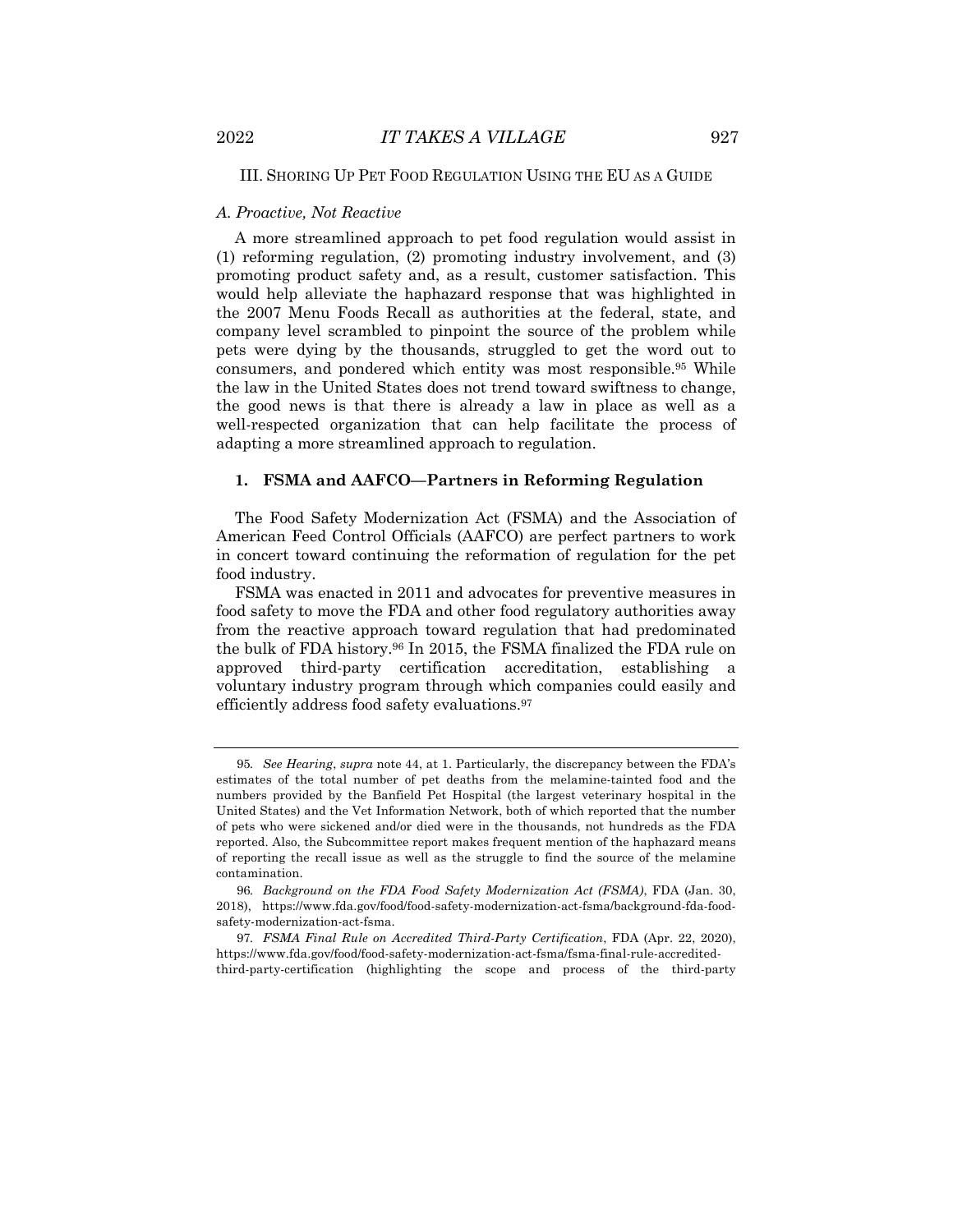The AAFCO is an organization made up of voluntary members with ties to local, state, and federal regulatory agencies and is already actively involved with helping the FDA regulate animal foods.98 The AAFCO is nationally recognized by many consumers and plays an active role within the animal feed industry in the process for defining what ingredients are best for animal feed and pet food.<sup>99</sup>

Both the FSMA and AAFCO have been effective in the movement toward proactive measures of protection for pet food safety and could be even more instrumental in further streamlining regulation of pet food and animal feed among the different states. The purpose of the streamlined approach to regulation is to eliminate the fluidity from one state to another and to create a steady continuity that encourages companies to properly ensure quality foods.100 Presently, the AAFCO works with local and state officials to enforce state and local guidelines, all of which change from one state and locality to another, with some states being much stricter on pet food industry guidelines than others.101 This lack of continuity lends itself to lax standards in one state or region with strict standards in others, causing a lack of uniformity across the industry.102

Creating a system of traceability, overseen by the AAFCO and an FDA-approved third-party certifying organization, would help industry experts keep track of the entire production process from start to finish and then back again.103 The Fediaf model used in the European Union establishes an industry-standard manufacturing process that traces the source of ingredients and processes from the grower to the retailer and back again.104 This allows the producers to more easily pinpoint the potential source of the problem if it arises but, even better, to prevent the problem before it does arise. Establishing a traceability system in the United States, which is made up of a variety of states much like the European Union, would eliminate many questions about who was involved in the supply chain and what products they provided.105

The lack of a traceability system in the United States on the human public health scale has been vividly illustrated during the COVID-19

certification program and how certifying authorities can become FDA-approved and help to streamline the process within industries).

<sup>98</sup>*. See generally* AAFCO, https://www.aafco.org/ (last visited Aug. 29, 2021).

<sup>99.</sup> AAFCO, *supra* note 98.

<sup>100</sup>*. Id.*

<sup>101</sup>*. Id.*

<sup>102</sup>*. Id.*

<sup>103.</sup> Fediaf, *supra* note 94, at 17.

<sup>104</sup>*. Id.*

<sup>105</sup>*. Id.*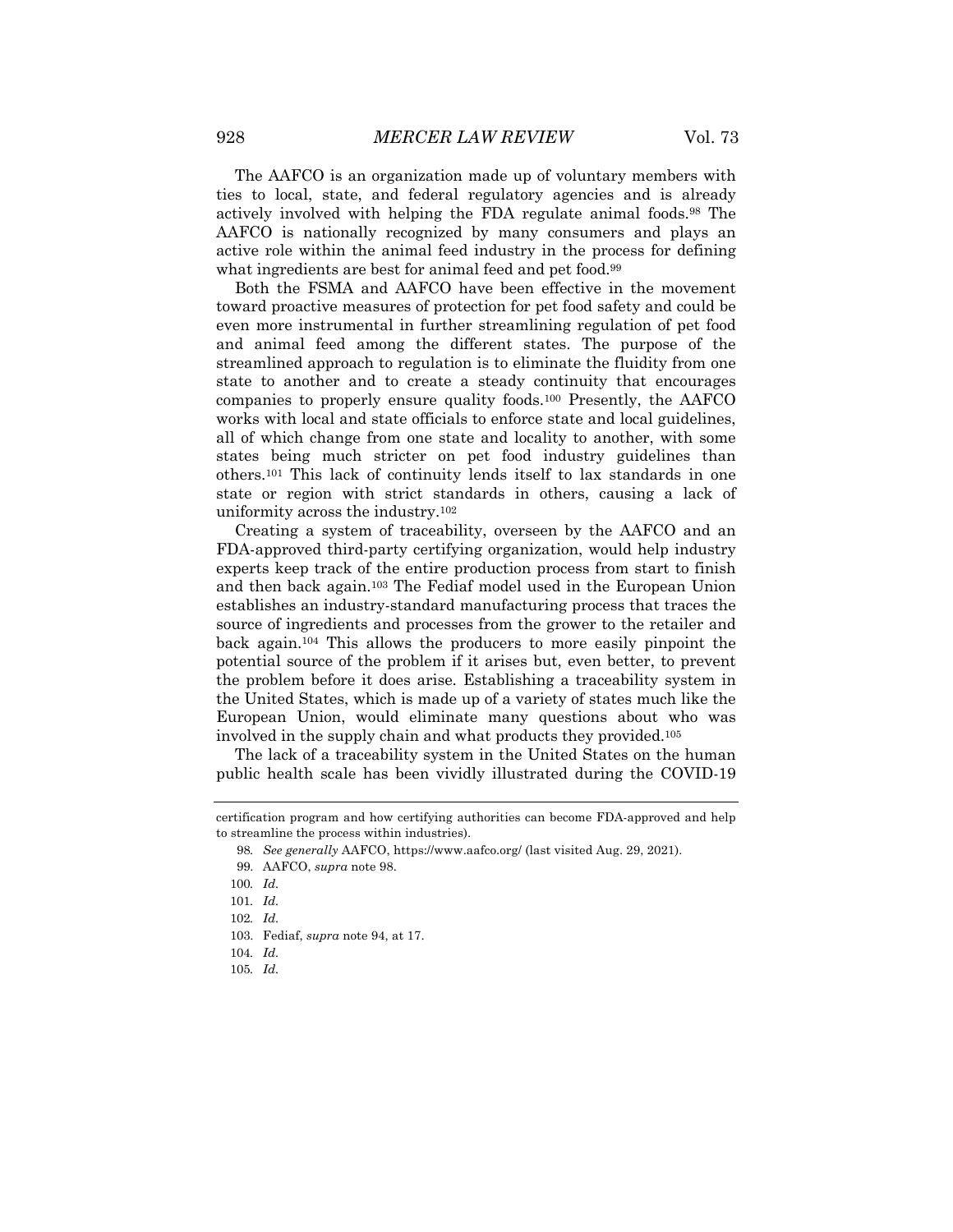pandemic, with state and federal governments scrambling about with no clear, unified response to addressing the problem.106 Of course, the result has been that people suffer while officials who are motivated by political aspirations pander to the desires of their supporters.107 If we are seeing such a fractured response to a human health need with no uniform way to trace the source of the problem or to find a solution, how much more likely is that to be a problem when related to a non-human animal's need?

# **2. Using the Model of the Tobacco Control Act Program to Increase Industry Involvement**

Because tobacco is a drug, strong FDA oversight is warranted in the tobacco market where such oversight may not be as easy to obtain in the food market. However, there is a part of the Tobacco Control Act Program that is illustrative of a good model for the pet food industry to follow in the effort to protect the quality of pet foods distributed. In addition to registering with the FDA as required by Section 905 of the Tobacco Control Act,108 and submitting to inspections when needed under the provisions of the Federal Food, Drug, and Cosmetic Act (FDCA),109 pet food companies could help to increase the perceived quality of their products by forming an industry coalition that independently oversees the quality and inspections of pet food facilities. This would be like the EU version under Fediaf, in which industry guidelines help to secure quality control.110 It could also mimic the FDA regulation of the tobacco industry, which is funded entirely by the tobacco companies, as based on their United States market share.111

In essence, the pet food industry could partner with the FDA in moving toward the example set by the tobacco companies and completely fund their regulation through the FDA, as based on their United States market share. This would help to offset the costs of

<sup>106.</sup> Alexandra Villarreal, *Trump Guidance Puts Burden on States to Reach COVID-19 Testing Targets*, THE GUARDIAN (Apr. 28, 2020, 1:38PM) https://www.theguardian.com/usnews/2020/apr/28/trump-guidance-states-covid-19-testing-targets.

<sup>107</sup>*. See* Nathan Layne, *Outbid and Left Hanging, U.S. States Scramble for Ventilators*, REUTERS (Apr. 11, 2020, 2:52PM), https://www.reuters.com/article/us-healthcoronavirus-usa-ventilators/outbid-and-left-hanging-u-s-states-scramble-for-ventilatorsidUSKCN21S20D.

<sup>108</sup>*. Registration and Listing*, FDA, https://www.fda.gov/industry/fda-basicsindustry/registration-and-listing (last updated Aug. 30, 2020).

<sup>109.</sup> FDA, *supra* note 91.

<sup>110</sup>*. See* Fediaf, *supra* note 94.

<sup>111.</sup> FDA, *supra* note 91.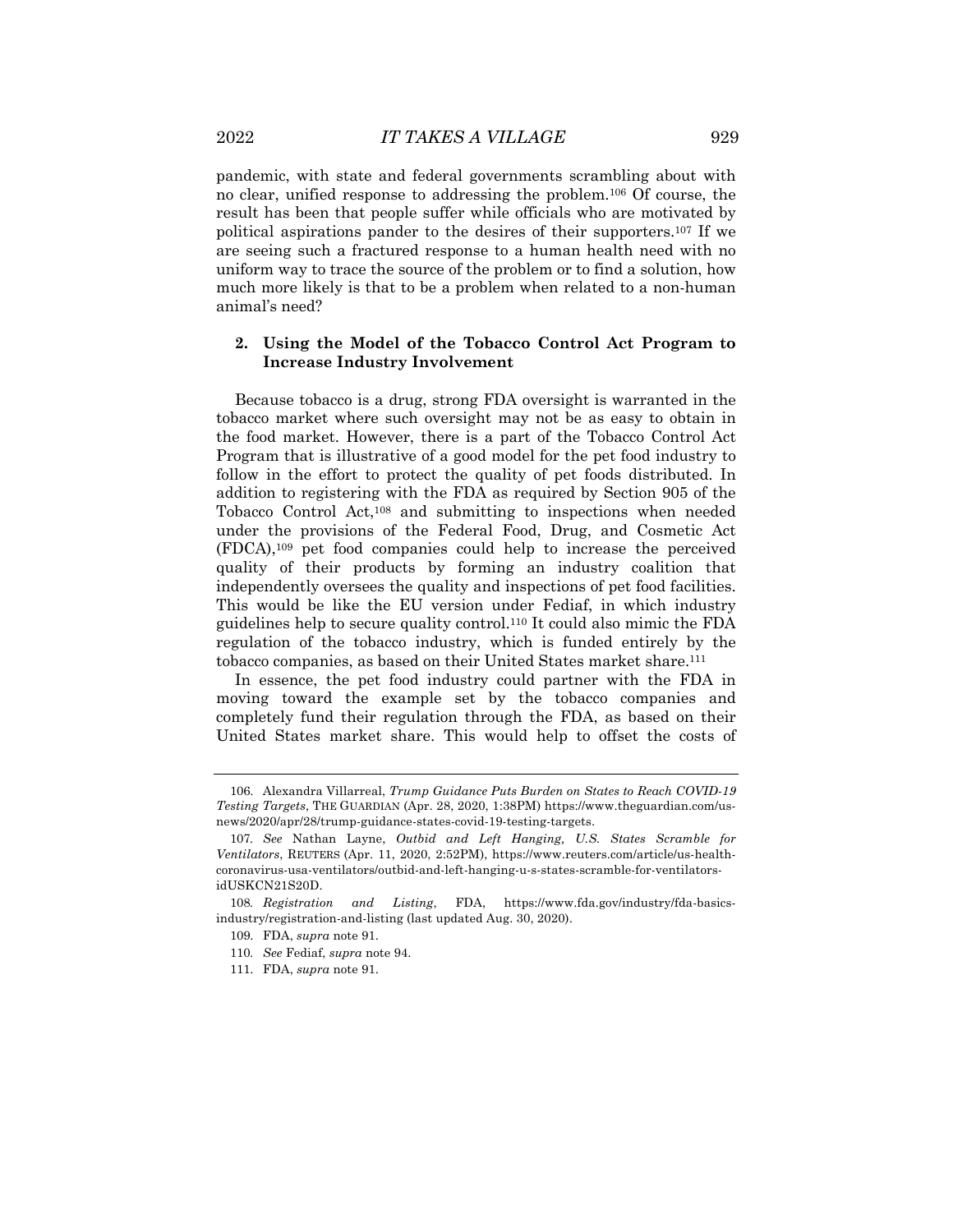regulation that smaller companies might otherwise encounter, while spreading out the costs across the industry in the effort to signal that safety is paramount to the industry.

While the regulation might not be as stringent as that of the regulation on the tobacco industry because of tobacco's status as a drug, such a movement toward funding pet food regulation through the pet food industry could still help to increase the FDA funding for regulation. In the process of sharing the financial burden with the FDA, pet food companies would signal to consumers, both nationally and globally, that they are serious about ensuring the quality of the foods that they sell to their customers.

As of the 2020 FDA budget, the animal drugs and feed industry contributed about 20% to the FDA budget.112 If this could be increased to even 40% or 50%, it could likely make a dramatic difference in the ability of the FDA to respond to and prevent massive recalls, effectively communicating to consumers that the companies to whom they trust their pets' health are equally concerned about pets. Such an action of sharing the financial burden would effectively illustrate financially that the pet food industry is not just saying that it believes in safe quality production methods, but that it is also willing to show its dedication by ensuring that all pet food companies become serious about quality control.

#### *B. A Stamp of Quality Assurance*

As discussed in previous sections, many steps have been taken since 2007 to reform the pet food industry and ensure pet food safety. To continue the trend toward assuring consumers that safety is paramount, an industry-standard stamp of quality assurance could be placed in a prominent position on the containers of pet food distributed for sale. This could employ the FSMA's Third-Party Certification (TPC) method that provides greater oversight of imported ingredients.113 The TPC is required to be an accredited body that can perform inspections of the manufacturing facilities and inform the FDA when something is not right in the process.114 Utilizing the TPC would help the pet food industry further illustrate a dedication to quality industry specifications while also alleviating the financial burden on the FDA.

Recall that FDA approval is not presently needed to get pet foods on the market.115 Thus, if a product meets the industry specifics for

<sup>112.</sup> FDA, *supra* note 18; FDA, *supra* note 91.

<sup>113.</sup> FDA, *supra* note 97.

<sup>114</sup>*. Id.*

<sup>115.</sup> FDA, *supra* note 28.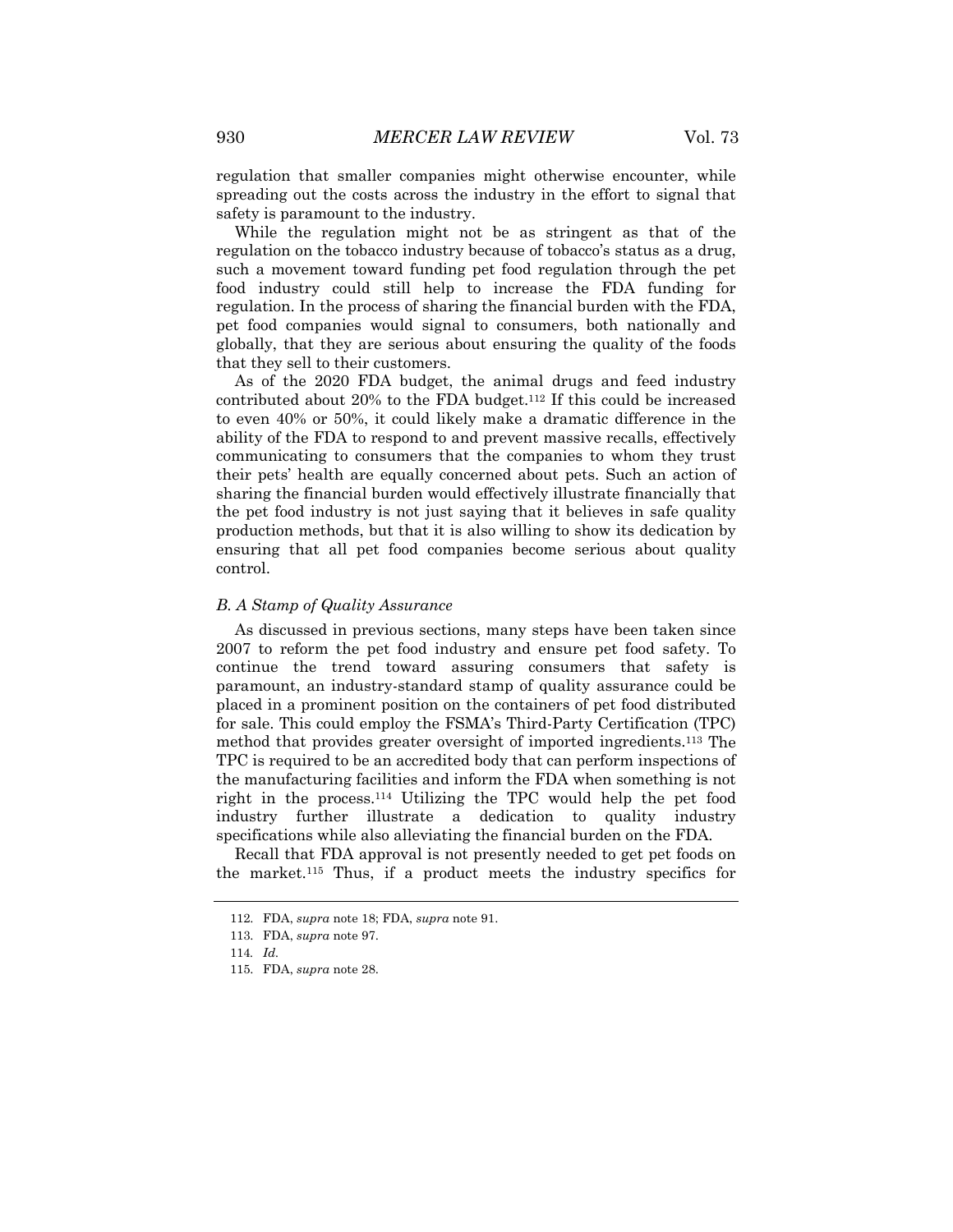product labeling, as suggested by the AAFCO and governed by the FDA,116 the product can effectively make its way to the store shelf to be sold. The AAFCO merely creates guidelines for what should be included on product labels, while the FDA and state governments create the laws that govern the manufacturing and marketing processes.117

While labels that contain important information regarding nutrients, ingredients, feeding instructions, guaranteed analysis, and so forth are certainly important, it is equally important that consumers can easily sort through all the information that the packages provide. As anyone who has ever stood in front of a long line of colorful packages of pet food trying to determine the best one to buy can attest, the selection process is overwhelming. It becomes even more of a hurdle when dealing with a pet who has severe allergies, is aging, or both.118 A stamp of approval from a respected, recognizable organization would help to ease the uncertainty of the daunting label-reading process. The question then becomes whom would we trust most to help consumers decide what is the best food for our pets?

# **1. Who Should Certify?**

The FDA doesn't certify foods, for pets or humans; it simply regulates and requires that foods be "Generally Recognized as Safe" (GRAS).119 Similarly, the AAFCO as the other voice in the production of animal foods, does not certify foods either.120 Instead, the AAFCO provides guidelines for labeling requirements and works with local, state, and federal regulatory authorities to make sure that the labeling requirements are met and that the manufacturing facilities meet FDA and state legal standards.121

The good thing about the AAFCO is that it has contacts across the nation in the pet food industry as well as within the regulatory agencies. Another positive about the AAFCO is that the organization

<sup>116</sup>*. Animal Feed Labeling Guide*, AAFCO 1, 3 (Aug. 2020), https://www.aafco.org/Portals/0/SiteContent/Publications/Feed\_Labeling\_Guide\_web\_com plete.pdf.

<sup>117.</sup> FDA, *supra* note 18.

<sup>118.</sup> I speak from personal experience of label-reading and extensive research on how to deal with the nutritional needs of both a Border Collie with significant food sensitivities and those of a persnickety cat.

<sup>119.</sup> FDA, *supra* note 18.

<sup>120</sup>*. The People Behind Animal Feed and Pet Food*, AAFCO (2019), https://www.aafco.org/Portals/0/SiteContent/Announcements/2019\_AAFCO\_The\_People\_b ehind\_Animal\_Feed\_and\_Pet\_Food\_082919.pdf?v20190926.

<sup>121.</sup> AAFCO, *supra* note 120.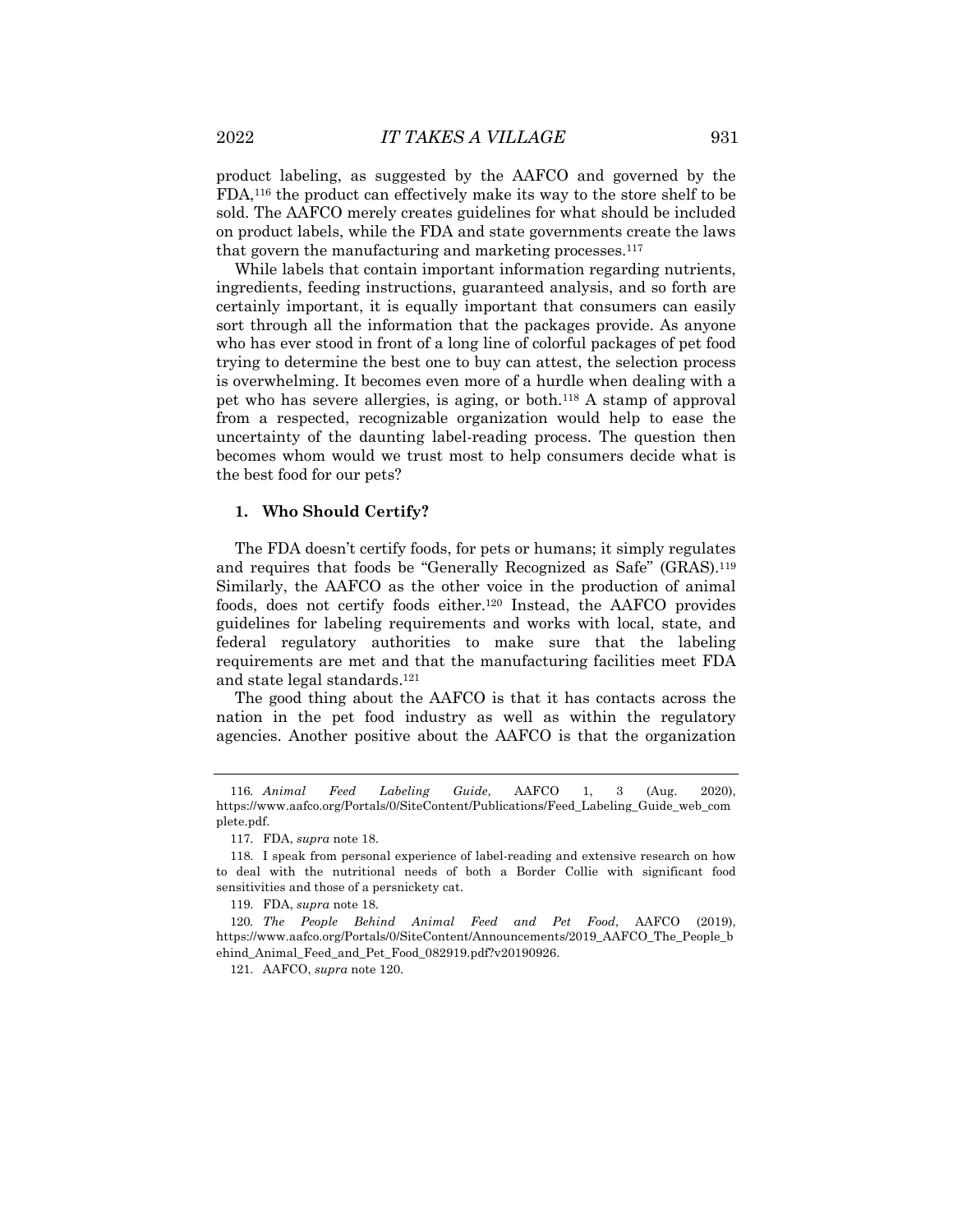already puts a statement on the packages of pet food that have met the nutritional guidelines,<sup>122</sup> so adding another certification for quality standards would not be too far of a stretch. A key point to make here is that the AAFCO statement merely affirms that the food has met nutritional guidelines for either certain stages of life (namely adult, puppy, or senior) or for all life stages.123 It does not certify the quality of the food or the cleanliness of the production process in any manner.124

Additionally, the AAFCO is not a government organization; it is an independent organization comprised of industry professionals.125 Therefore, placing an AAFCO seal of approval for quality would not necessarily be a government seal of approval and as such would not necessarily imply FDA approval of the product.

# **2. Suggestions for Certification Process**

Since the AAFCO is an organization made up of feed industry officials, instead of food officials,126 my suggestion that a viable plan for an industry certification for ensuring quality food standards are enforced would be to either (1) create a committee or board within the AAFCO that is composed of veterinary nutritional and toxicology experts who could evaluate the quality of the food, or (2) form an alliance with an established organization of nutritional experts to evaluate the food's standard of quality, with a requirement that certain toxicology tests be performed by the company on samples of the foods and industry standards be met before the company releases the foods to the consuming public.

Even for the second option, the AAFCO could serve as a neutral advisor to the certifying process. This would ensure that food quality standards are achieved while also aligning with an organization that has the appropriate industry contacts and provisional nutritional guidance essential to the pet food industry. Europe has employed a type of system similar to the veterinary nutritional certification process by requiring that if any facility claims to use products of an animal origin

<sup>122</sup>*. Pet Food Labels - General*, FDA (Feb. 7, 2020), https://www.fda.gov/animalveterinary/animal-health-literacy/pet-food-labels-general. A sample AAFCO statement is: "Nulo FreeStyleTM Chicken and Cod Recipe Cat & Kitten Formula is formulated to meet the nutritional levels established by the AAFCO Cat Food Nutrient Profiles for all Life Stages." *Id.*

<sup>123.</sup> FDA, *supra* note 122.

<sup>124</sup>*. Id.*

<sup>125</sup>*. See generally* AAFCO, *supra* note 98.

<sup>126</sup>*. Id.*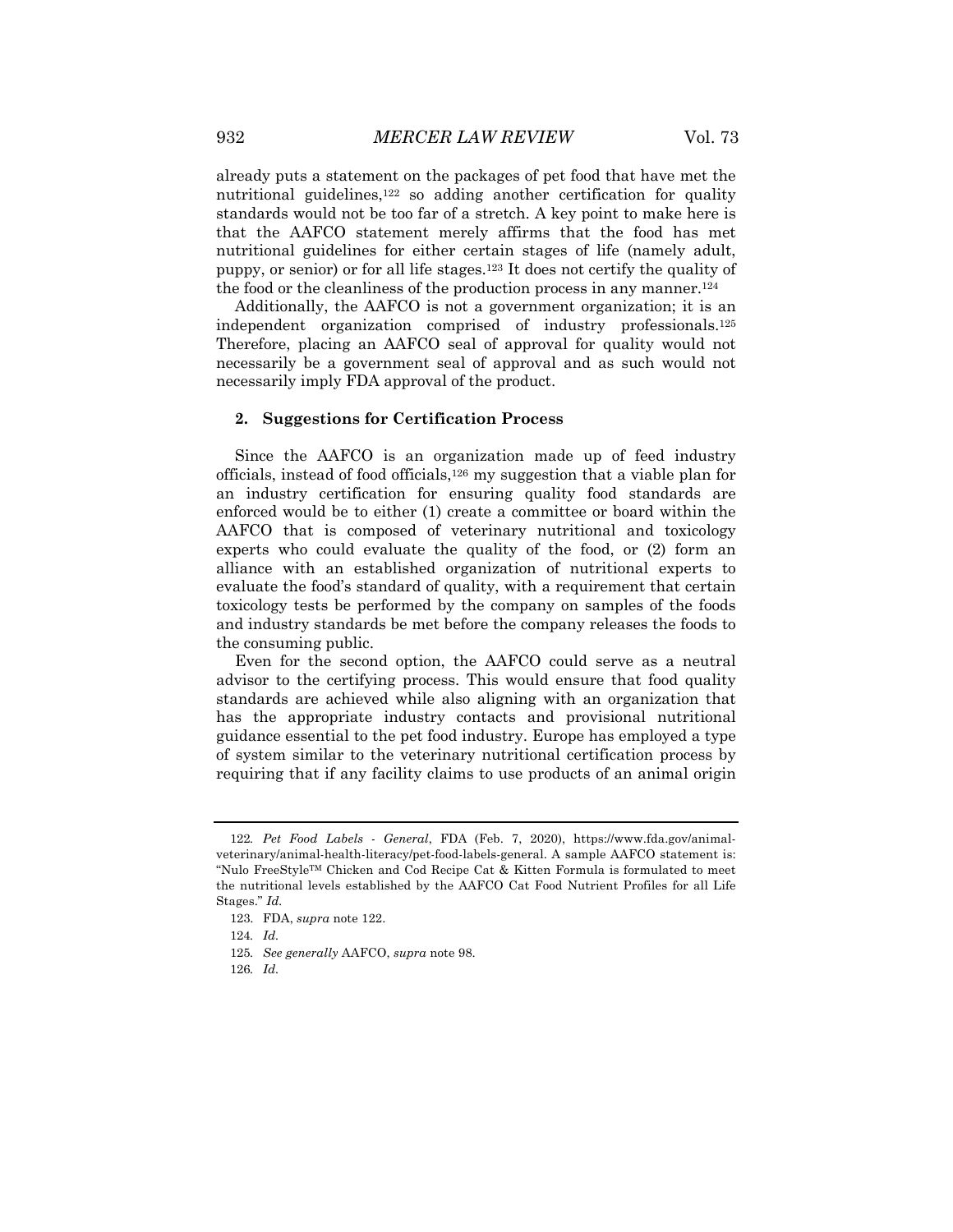that is considered "fit for human consumption," $127$  then that facility must receive a veterinary approval number in order to send the product into the commerce stream.128

It is important to note that, according to the AAFCO, "[t]he U.S. Department of Agriculture (USDA) defines products fit for human consumption to be officially 'edible.' These foodstuffs have been processed, inspected and passed manufacturing regulations (such as, process control regulations) that are designed to assure safety for consumption by humans."129 The AAFCO further notes the distinction that "[e]dible is a standard; human-grade is not."130

Another important note is the need for veterinarian experts as advisers in the production process. The role of veterinary experts in the production process is vital because it ensures that the pet food would be measured up to the appropriate standards of quality for development stages as well as nutritional value that is needed for the pet.131 Thus, many consumers find that they become overwhelmed when deciding which pet food to buy. Everything on the pet food aisle seems to make one claim or another, and some consumers have not really thought about doing any research about the food brand, current recalls, past recalls with the brand and how they were addressed, whether certain ingredients are even any good for their pet or not, and other vital

<sup>127</sup>*. "Human Grade*,*"* AAFCO, https://talkspetfood.aafco.org/humangrade (last visited Aug. 20, 2021) (describing "human grade"). For one, according to the AAFCO, a pet food that met the "human grade" standard would be quite costly. To be edible for a human, the product must meet the standards of 21 C.F.R. § 110, Current Good Manufacturing Practice in Manufacturing, Packing, or Holding Human Food. Only when this edible standard is met, may the product be promoted as human grade.

<sup>128.</sup> Diana Beth Miller, *Pet Food Manufacturing Laws: USA vs. Canada vs. Europe vs. China*, TOPDOGTIPS (May 2, 2020) https://topdogtips.com/pet-food-manufacturingregulations/.

<sup>129</sup>*. See* AAFCO, *supra* note 127.

<sup>130</sup>*. Id.*

<sup>131.</sup> Lisa M. Freeman, *Stop Reading Your Pet Food Ingredient List!*, TUFTS UNIVERSITY (Mar. 1, 2019), https://vetnutrition.tufts.edu/2019/03/stop-reading-your-petfood-ingredient-list/ (describing from a veterinarian's point of view the problem with many of the ingredients that are listed on pet food labels). Dr. Freeman argues that many pet parents get bogged down in what she calls "fairy dust ingredients" that manufacturers put in the pet foods to appeal more to the human who is buying the product than to the nutritional needs of the pet who is eating the product. Dr. Freeman also points out that in addition to the "fairy dust ingredients," some pet foods do not have enough quality ingredients for a well-balanced diet or have exotic ingredients that have no known benefit to the needs of the pet.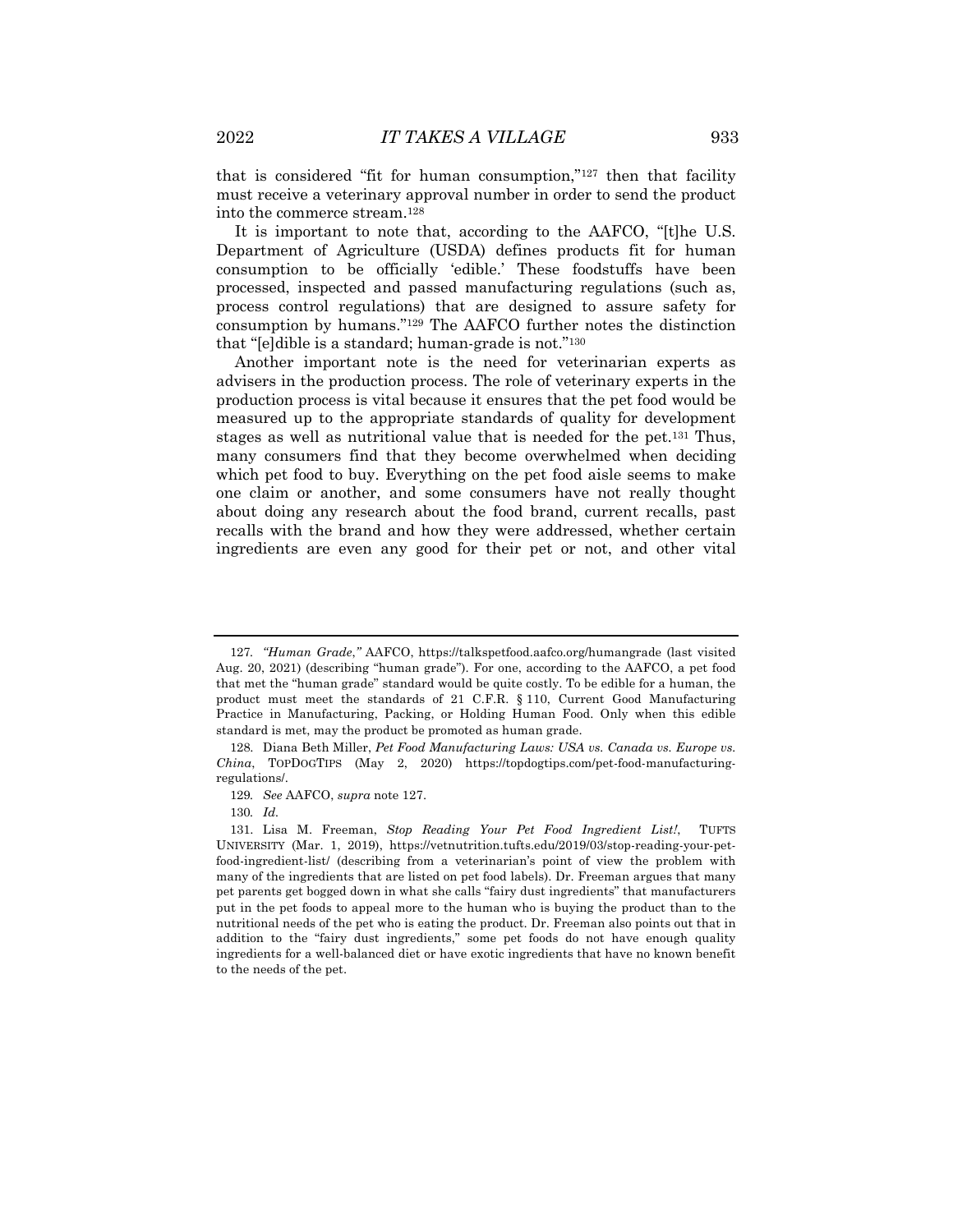questions that the more serious among the pet parents find themselves pondering.132

While it is not always completely without mistakes,<sup>133</sup> there is something comforting about knowing that a food has gone through rigorous testing and evaluation for both nutritional value and quality. This is possibly a reason why many pet parents choose to feed their furbabies foods that are sold at their veterinarian's office because they perceive the quality to be higher if the pet's doctor is selling it, whether the belief is valid or not.134 Nutritional researchers at the Tufts University Cummings Veterinary Medical Center have noted in their evaluations of pet food that pet parents should not necessarily judge the food based on the ingredients label because some ingredients may not even be necessary to the pet's health.135 Basically, as the experts in the field of pet nutrition, veterinary nutritional experts can more effectively key into the needs of the pet, based on its life stage, and help the pet's human make a more educated determination as to the quality of the pet food from a nutritional standpoint.136 So, the value of the pet's personal veterinarian should never be discounted in helping to decide what food to buy. However, when it comes to whether the food is contaminated with harmful by-products, other authorities must be referenced.

With the enactment of the FSMA in 2011, pet food facilities are now required to have certified people on staff in certain areas of the production process for pet food.137 However, these people are employees of the company and not independent assessors.138 An independent certifying authority made up of veterinary nutrition and toxicology

<sup>132.</sup> Speaking from personal experience with a picky Border Collie and an opinionated tuxedo cat.

<sup>133</sup>*. See* FDA, *supra* note 12; *see also* FDA, *supra* note 13 (referencing the Hill's Science Diet and Hill's Prescription Diet recalls of 2019).

<sup>134.</sup> Again, speaking from personal experience: as I was going through numerous food sensitivity issues with my Border Collie and discussed with his veterinarian different foods to entice him to eat, she commented that the only ones that she could affirm were of high quality and high nutritional value were the ones that had been tested by veterinarians. Her recommendation was, of course, Hill's Science or Prescription Diet foods. The time was well prior to the Hill's recalls in 2019.

<sup>135</sup>*. See* Freeman, *supra* note 131. In addition to noting how certain ingredients are put in there more for the human than the pet, Dr. Freeman also conducted an independent study of some cat foods only to find out that if someone had bought that particular food and fed it to their cat as its main source of food, then an adult cat would have been deficient in four key nutrients while a kitten would have been lacking six important nutrients.

<sup>136</sup>*. Id.*

<sup>137</sup>*. See* FDA, *supra* note 96; *see also* FDA, *supra* note 97.

<sup>138</sup>*. See* FDA, *supra* note 96; *see also* FDA, *supra* note 97.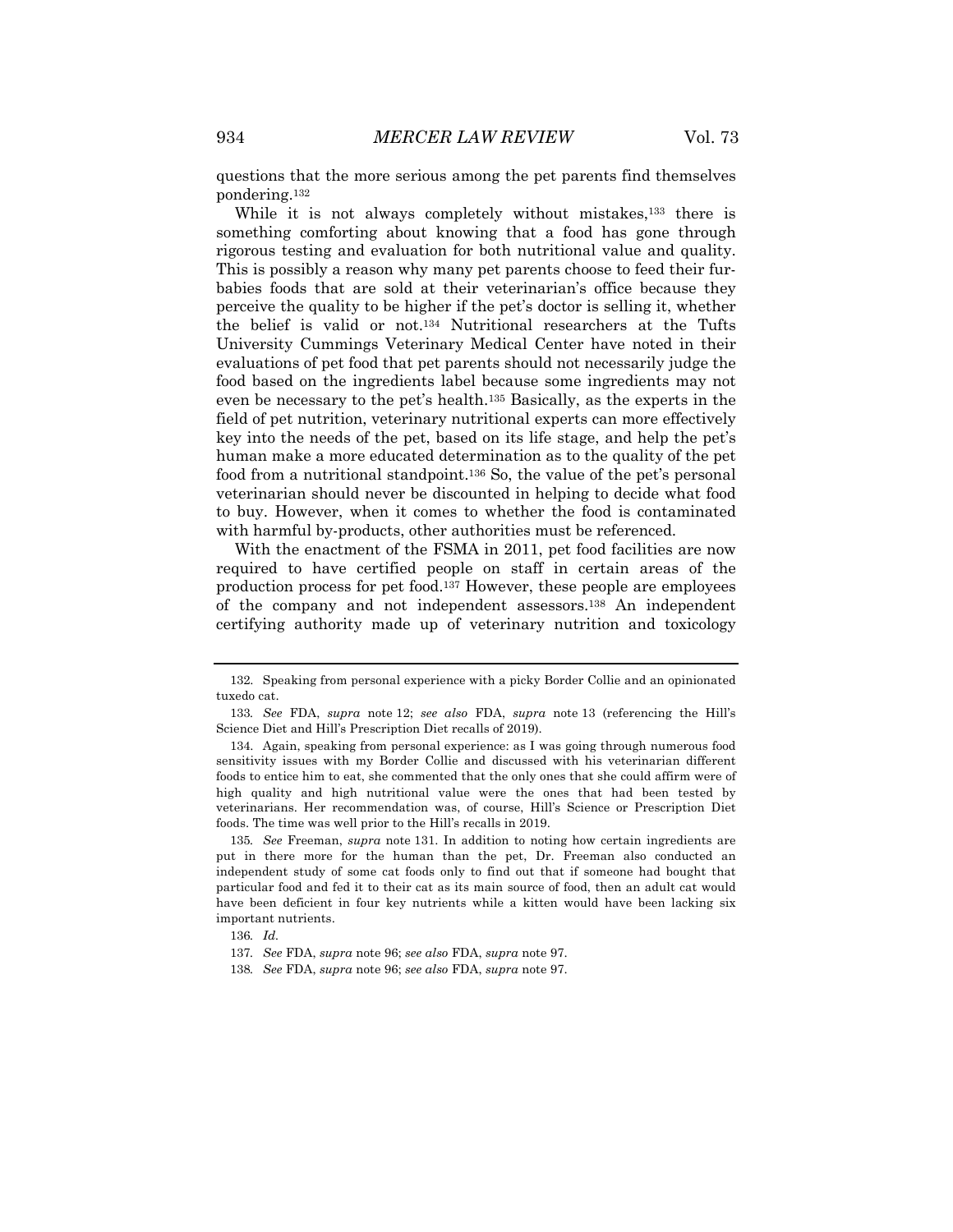experts could be a tremendous help in increasing consumer confidence that the product is safe to feed to pets.

#### **3. Established Stamps of Approval**

A stamp of approval from a recognized organization whose seal could give more peace of mind in product selection to consumers would be an effective means of ensuring quality standards are being met. This does not have to be a seal from a government authority, and it is unlikely that the FDA or the FDA's Center for Veterinary Medicine (CVM) would agree to provide such a seal. However, there are already organizations in existence who could easily partner with the pet food industry to provide a uniform stamp of approval for all products that meet the standards of the organization. In addition to the AAFCO's standard declaration that the pet food meets federal nutritional guidelines, this stamp of approval could signal conformity to contaminant-free quality guidelines, as set by the pet food industry with the guidance of the FDA and FSMA. There are at least two likely contenders to provide an industry-approved quality seal, either of which would be a good partner for the pet food industry.

#### *a. Clean Label Project*

The Clean Label Project (CLP) is a nonprofit organization that was founded in 2014 to test for the safety and purity of foods that are intended for both human and non-human animal consumption.139 As a part of its commitment to food safety, the CLP tests foods for over one hundred contaminants (lead, arsenic, pesticides, etc.) that have been listed in the major food recalls over the past decade.140 Importantly, the CLP is comprised of people with a food industry background and has a medical advisory board that aids in the testing of the foods.141

The companies who receive CLP awards are those "that place an emphasized focus on purity and surpass the minimum regulations required by the FDA."142 For pet foods to meet the CLP's certification of purity standards, the foods are tested for the common contaminants that have been listed in several pet food recalls, such as: acrylamide,

<sup>139.</sup> Megan Poinski, *Beyond the Ingredients: Clean Label Project Seeks to Find Everything in Food*, FOODDIVE (Oct. 6, 2016), https://www.fooddive.com/news/beyond-theingredients-clean-label-project-seeks-to-find-everything-in-foo/427730/.

<sup>140.</sup> Poinski, *supra* note 139.

<sup>141</sup>*. Id.*

<sup>142</sup>*. See generally* CLEAN LABEL PROJECT, https://cleanlabelproject.org/about-us/(last visited Mar. 4, 2022).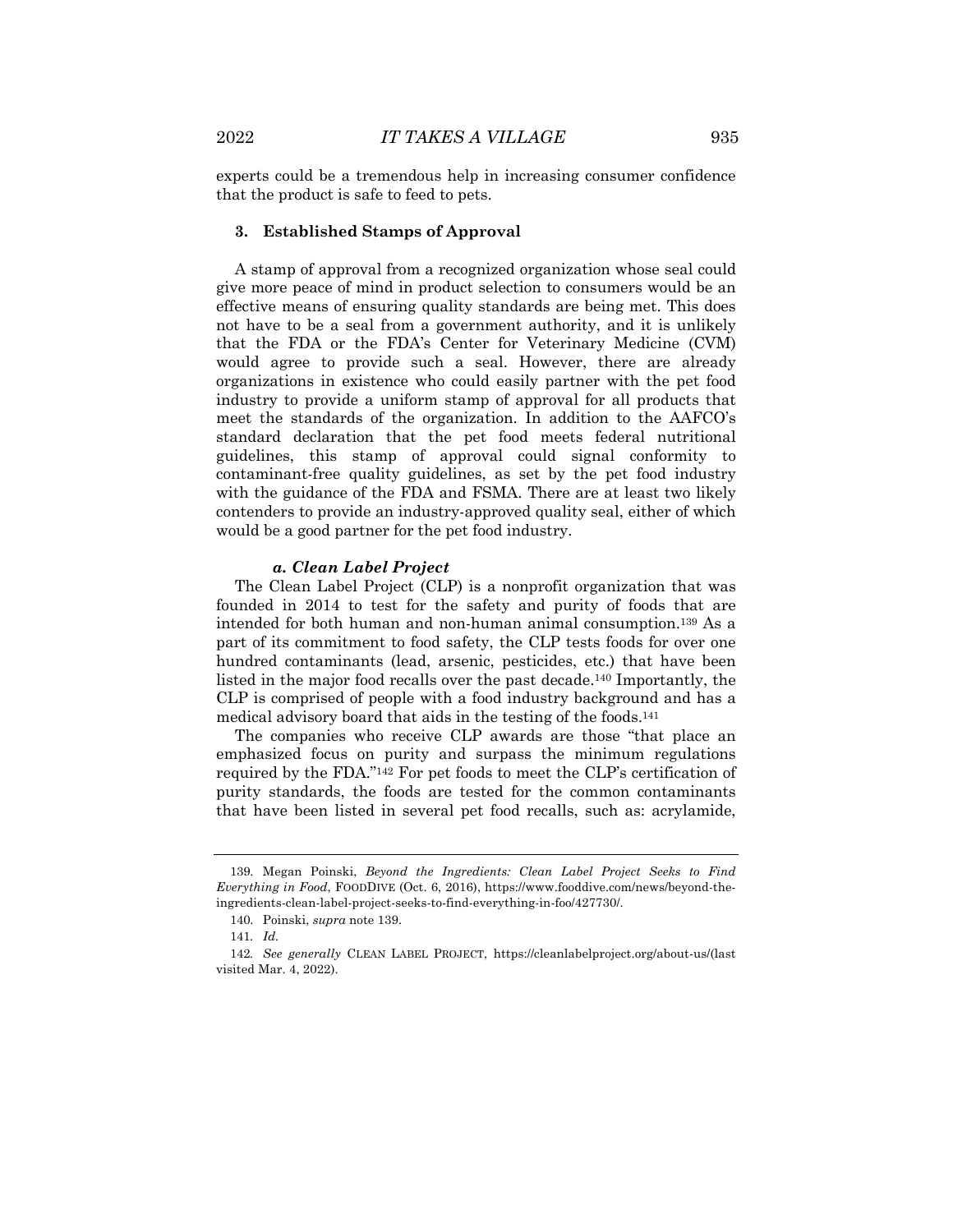metals, mycotoxins, glyphosates, and pesticides.143 The Purity Award is purely voluntary, and companies who desire to receive the award bear the cost of the testing and must adhere to the standards of CLP for certification.144 Its purpose is to create a unified standard to measure purity from contaminants and to illustrate to consumers that the company is serious about providing them with a quality product for their pet.145 While voluntary, if the company is found to have contaminants in its food, the agreement between the company and the organization is that the company will allow increased surveillance of its production in order to move the company toward becoming compliant with CLP standards.146

It is also particularly interesting that the CLP is the organization that first put Taste of the Wild on notice as to the presence of undisclosed levels of heavy metals, pesticides, acrylamide, and BPA in the company's product.147 The plaintiffs in *Grossman* asserted that the defendants knew or should have known of the levels of contaminants in the products that it was selling because the company held itself out to the public as highly knowledgeable about the production process of pet food, professed itself to have very high quality standards, and had received notice from the CLP that there was contamination in its foods.148 However, in addition to their jurisdictional missteps, the mistake that the plaintiffs in the *Grossman* case made was that they did not fully explain the purpose of the CLP to the court and how receiving a report from the CLP would have put Taste of the Wild on notice that their food was contaminated.149

As an independent organization, the CLP can provide important feedback to the pet food industry regarding the quality of the product being produced without being subject to the influence of either the industry or a government entity. The one drawback to this certification is the limited time that it has been around. However, as consumer and industry recognition of the CLP certification process grows, this could be a viable option for an industry standard seal of approval. It is notable that the CLP certification does require that companies who

<sup>143</sup>*. Code of Practice: Purity Award*, CLEAN LABEL PROJECT, https://cleanlabelproject.org/purity-award/methodology/ (last updated Dec. 2021).

<sup>144.</sup> Clean Label Project, *supra* note 143.

<sup>145</sup>*. Id.*

<sup>146</sup>*. Id.*

<sup>147</sup>*. Grossman*, 2019 U.S. Dist. LEXIS 47407 at \*1, \*4.

<sup>148</sup>*. Id.* at \*4.

<sup>149</sup>*. Id.* at \*6–7, \*15.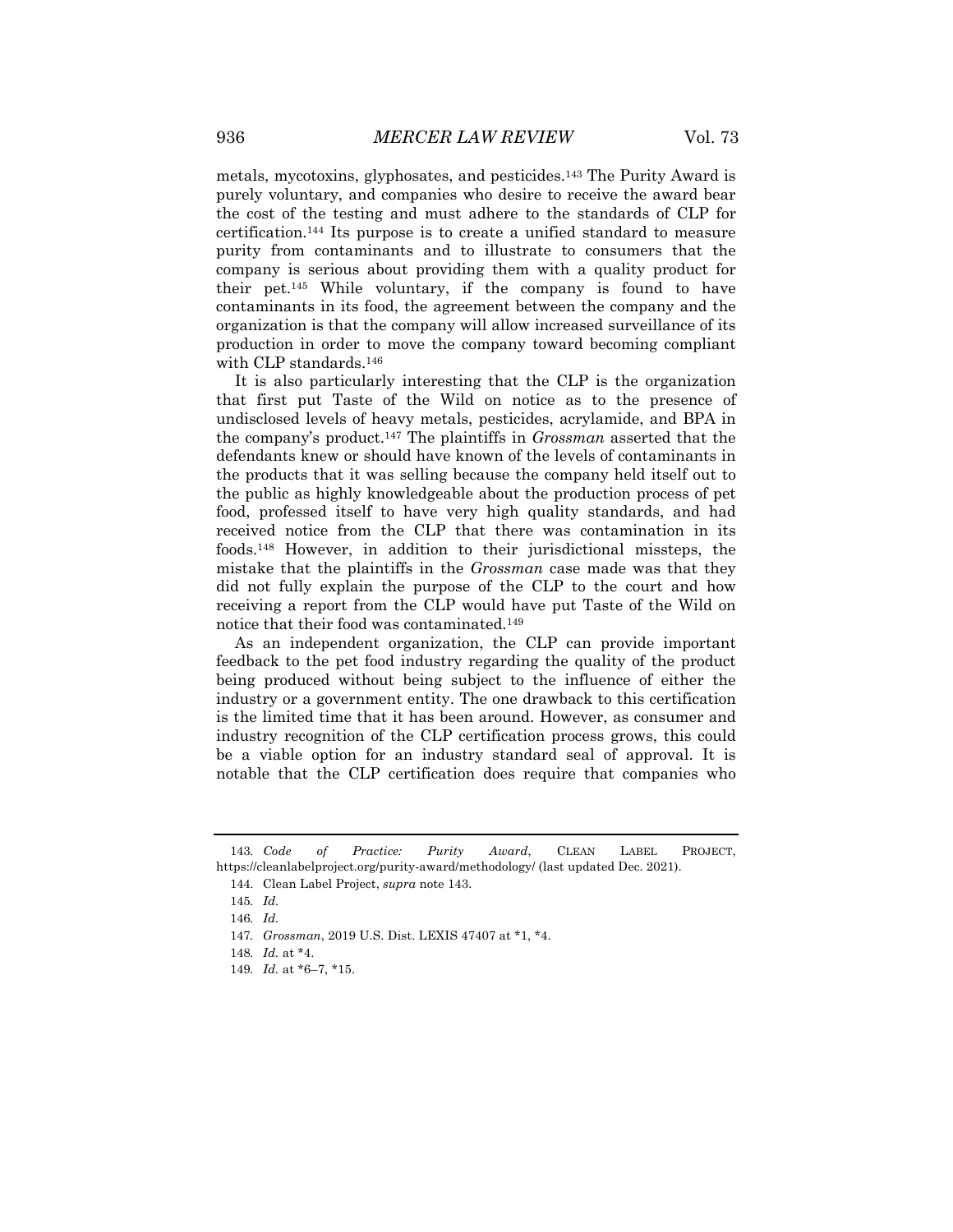want the CLP purity seal to be compliant with ISO 17025 standards,<sup>150</sup> and agree to unannounced sampling and testing of the company's products to ensure continued compliance with CLP quality assurance standards.151

# *b. NSF International and the NSF-Recognized SQF Program*

The NSF International (NSF) was founded in 1944 and is an established152 public health safety organization whose seal of approval is recognized on products all over the world.153 NSF is highly skilled in helping companies stay in compliance with FDA and FSMA guidelines.154 Certification services for the pet food industry that NSF can help companies who partner with NSF prepare for include: ISO 22000,155 ISO 9001,156 ISO 14001,157 Safe Quality Food (SQF) Institute,158 and Safe Feed/Safe Food (SFSF).159

152*. About NSF*, NSF, https://www.nsf.org/about-nsf/ (last visited Feb. 13, 2022). Founded in 1944, the NSF provides consumers with valuable knowledge about the purity of their food, water, supplements, and other products related to the public health and the environment. *Id.*

153*. Id.*

154*. Meeting FSMA Requirements: Animal Feed and Pet Food*, NSF, https://d2evkimvhatqav.cloudfront.net/documents/fp\_animal\_feed.pdf (last visited Feb. 13, 2022) (noting that the NSF is registered as a FSMA compliant partner). The NSF provides training, audits, and consulting services to aid companies in becoming compliant with FSMA regulations and with Current Good Manufacturing Practices (cGMPs).

155*. ISO 2200: Food Safety Management,* ISO, https://www.iso.org/iso-22000-foodsafety-management.html (last visited Feb. 13, 2022). This certification signals that the company has passed rigorous testing in how to both ensure food safety management as well as how to contain a problem should it occur.

156*. ISO 9000 Family: Quality Management*, ISO, https://www.iso.org/iso-9001 quality-management.html (last visited Feb. 13, 2022). The 9000 standards are industry standards of best management practices that ensure that the organization is capable of

<sup>150</sup>*. ISO/IEC 17025, Testing and Calibration Laboratories,* THE INTERNATIONAL ORGANIZATION FOR STANDARDIZATION (ISO), https://www.iso.org/ISO-IEC-17025-testingand-calibration-laboratories.html (last visited Feb. 13, 2022) (explaining that the ISO/IEC 17025 standard certifies that the testing and laboratories results are reliable); *see generally About Us*, ISO, https://www.iso.org/about-us.html (last visited Feb. 13, 2022).

<sup>151</sup>*. See* Clean Label Project, *supra* note 142. The Clean Label Project states that products are purchased at retail and tested for purity, emphasis being placed on testing for harmful chemicals, metals, and pesticides. The test results are compared to the highrisk chemicals that are listed on the State of California Environmental Health Hazard Assessment Office's Proposition 65 list. Products that meet compliance standards will qualify for Clean Label Project Certification. Pet food brands that are currently listed on the CLP website as having met this standard include: CaniSource, which received the CLP Purity Award and I and Love and You, which received both the CLP Purity Award and the Pesticide Free Award. Awards are renewed annually.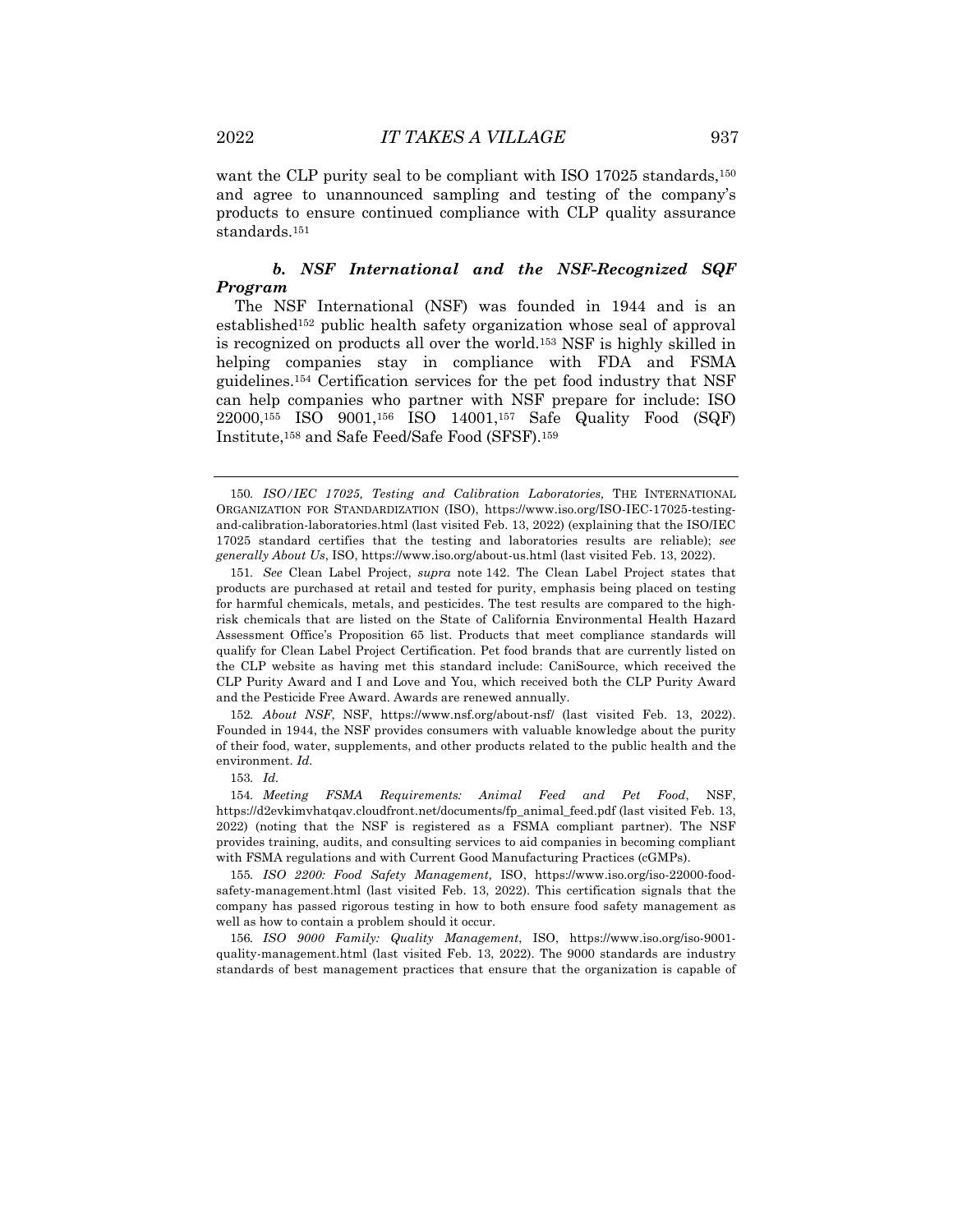The NSF-recognized SQF Program is particularly relevant for the pet food industry in the global marketplace. SQF is recognized by the Global Food Safety Initiative (GFSI)160 as a standard that meets GFSI benchmark requirements,161 and was purchased in 2003162 by the Food Marketing Institute (FMI) Food Industry Association.163 An internationally recognized program, SQF's slogan is "One World, One Standard."164 The organization applies FDA-recognized Hazard

160*. Certification: Achieving a GFSI-Recognized Certification*, GFSI, https://mygfsi.com/how-to-implement/certification/ (last visited Feb. 13, 2022) (noting that while there is not a GFSI certification, the organization has developed benchmarking requirements that are internationally recognized as a mark of quality across industries).

161*. See generally SQF Food Safety Program*, SQF INSTITUTE, https://www.sqfi.com/what-is-the-sqf-program/sqf-food-safety-program/(last visited Feb. 13, 2022).

162*. Id.*

163*. See generally About Us*, THE FOOD INDUSTRY ASSOCIATION (FMI), https://www.fmi.org/about-us/about-us (last visited Feb. 13, 2022) (describing the scope of FMI as an organization that brings the various stakeholders from producers to retailers to consumers together to engage in conversation concerning food safety). FMI also acts an advocate for food safety in the development of policy.

164*. See generally* SQF Institute, *supra* note 161.

consistently providing consumers with quality products. The 9000 series, particularly 9001, of ISO certification is an internationally recognizable standard of quality management and is adaptable for organizations of varying sizes.

<sup>157</sup>*. ISO 14000: Family Environmental Management*, ISO, https://www.iso.org/iso-14001-environmental-management.html (last visited Feb. 13, 2022). This certification signals that the company is dedicated to improving and promoting a healthy environment.

<sup>158</sup>*. Safe Quality Food Audits*, VALIDUS, http://www.validusservices.com/on-siteaudits/safe-quality-food-audits/ (last visited Feb. 13, 2022). An interesting note here is that SQF 32 is certification of quality for pet food while SQF 34 is certification for animal feed. This means that the SQF Institute separates the two instead of lumping them together.

<sup>159.</sup> NSF, *supra* note 154. *See Safe Feed/Safe Food Certification Program*, AMERICAN FEED INDUSTRY ASSOCIATION (AFIA), https://www.afia.org/issues/feed-food-safety/safefeed-safe-food-

certification/#:~:text=In%202004%2C%20AFIA%20launched%20the,AFIA%20members%2 0and%20non%2Dmembers (last visited Feb. 13, 2022) (providing that the feed is produced in a "Safe Feed/Safe Food Facility"). The SFSF certification is obtained through a voluntary, independently certified program in which AFIA members and non-members may participate. The purpose of the program is to establish industry standards that exceed existing regulations with the overall goal of increasing food and feed safety. The SQF assumed the SFSF program in 2014 and under the FSC 32 certification, pet food may be certified as having met the GFSI internationally accepted benchmark for food safety.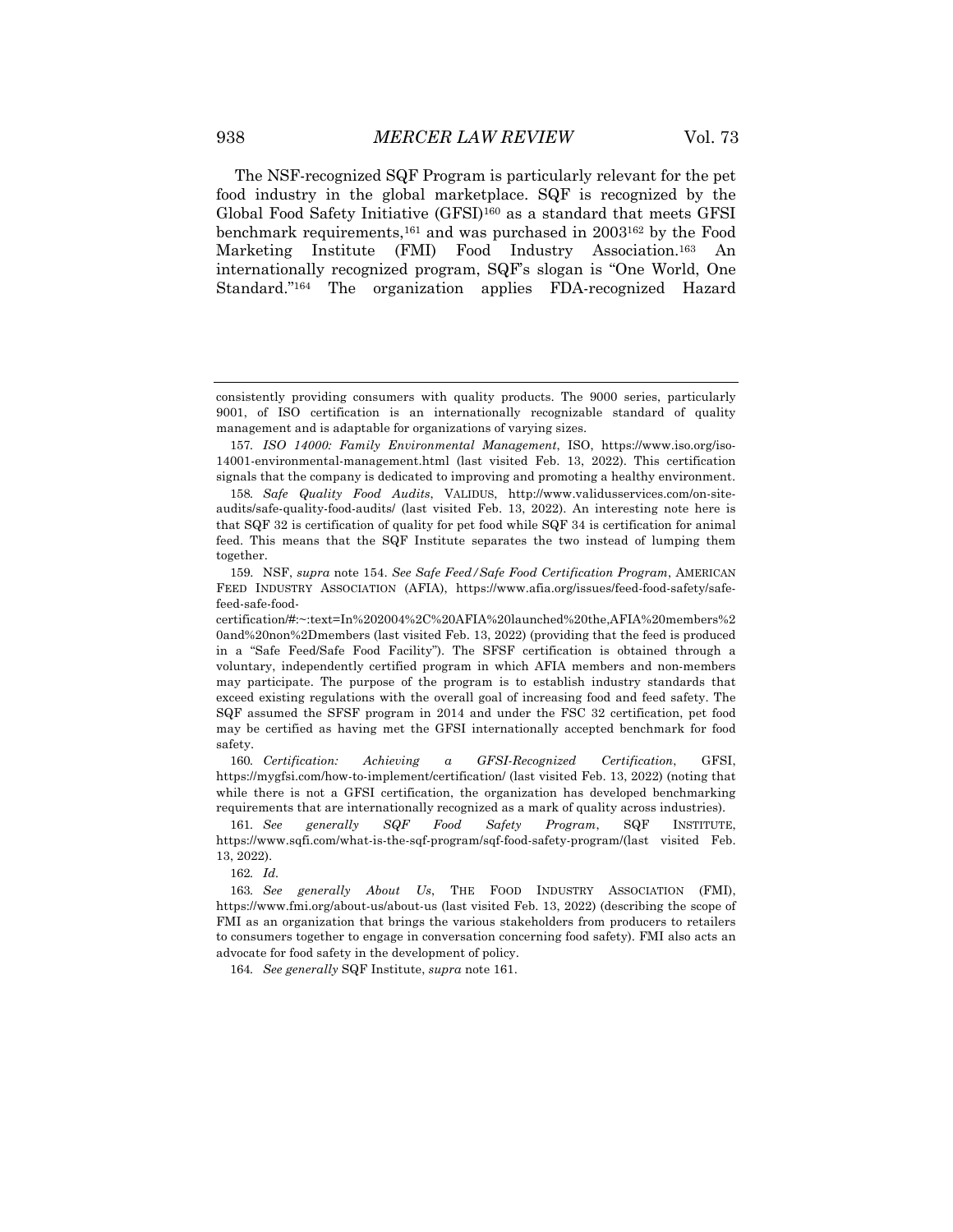Analysis Critical Control Point (HACCP) standards165 to its evaluation of food safety and is adept at addressing consumer's food safety demands while also working with companies to effectively meet those demands and provide quality food products.166 Among the pet food companies that currently claim SQF certification are: Diamond Pet Foods, including Taste of the Wild;167 Merrick;168 Earth Animal;169 and Red Barn Pet Products.170

NSF is an independent organization that has extensive contacts throughout the food and feed industries as well as the public health sector.<sup>171</sup> Further, the global recognition of the NSF seal,<sup>172</sup> combined with the over seventy years of experience in the food, feed, and public health industries and with the organization's knowledge of FDA and

168*. Merrick Pet Care Receives Safe Quality Food Certification*, MERRICK (Oct. 15, 2013), https://www.merrickpetcare.com/news-room/merrick-pet-care-receives-safe-qualityfood-certification/ (noting that at the time the certification was received in 2013, Merrick was the only pet food company that manufactures its own food to receive Level 3 SQF certification).

169*. Earth Animal Facility Earns SQF Certification: Riverstone Facility Passes Audit*, PETFOODINDUSTRY.COM (Sept. 6, 2021), https://www.petfoodindustry.com/articles/10601 earth-animals-riverstone-earns-sqf-certification (noting that the Riverstone Earth Animal facility in Maryland that manufactures Dr. Bob Goldstein's Wisdom dog foods successfully completed the SQF Edition 9 Pet Food Manufacturing certification process in July 2021).

170*. Redbarn Pet Products Awarded SQF Certification*, PETFOODINDUSTRY.COM (Jun. 9, 2021), https://www.petfoodindustry.com/articles/10344-redbarn-pet-products-awardedsqf-certification (noting that the company received certification for its facilities in Kansas and Paraguay and had joined an elite group of pet food manufacturers who are now SQF certified).

171*. See generally* NSF, *supra* note 152.

172*. The NSF Mark*, NSF, https://www.nsf.org/about-nsf/nsf-mark (last visited Feb. 13, 2022) (noting that the NSF mark is internationally recognized and respected and is specific to the type of product on which it is placed).

<sup>165</sup>*. Hazard Analysis Critical Control Point (HACCP)*, FDA (Jan. 29, 2018), https://www.fda.gov/food/guidance-regulation-food-and-dietary-supplements/hazardanalysis-critical-control-point-haccp.

<sup>166.</sup> SQF Institute, *supra* note 161.

<sup>167.</sup> Diamond Pet Foods, https://diamondpetcompany.com/how-we-ensure-every-pet-isgetting-high-quality-ingredients/food-safety/ (last visited October 12, 2021). Taste of the Wild is a division of Diamond pet foods. Both note that the foods have received SQF certification. There is no mention of when the certification was received and what level the certification is. However, the company does maintain that they are committed to product quality in accordance with SQF, SFSF, and GFSI standards. The company also states that they perform weekly mycotoxin and microbial tests to ensure product quality as well as regular water and air quality tests and monthly ingredient and finished product nutrition tests in accordance with SQF standards. Further, the company states that it requires yearly employee safety training and conducts yearly safety assessments.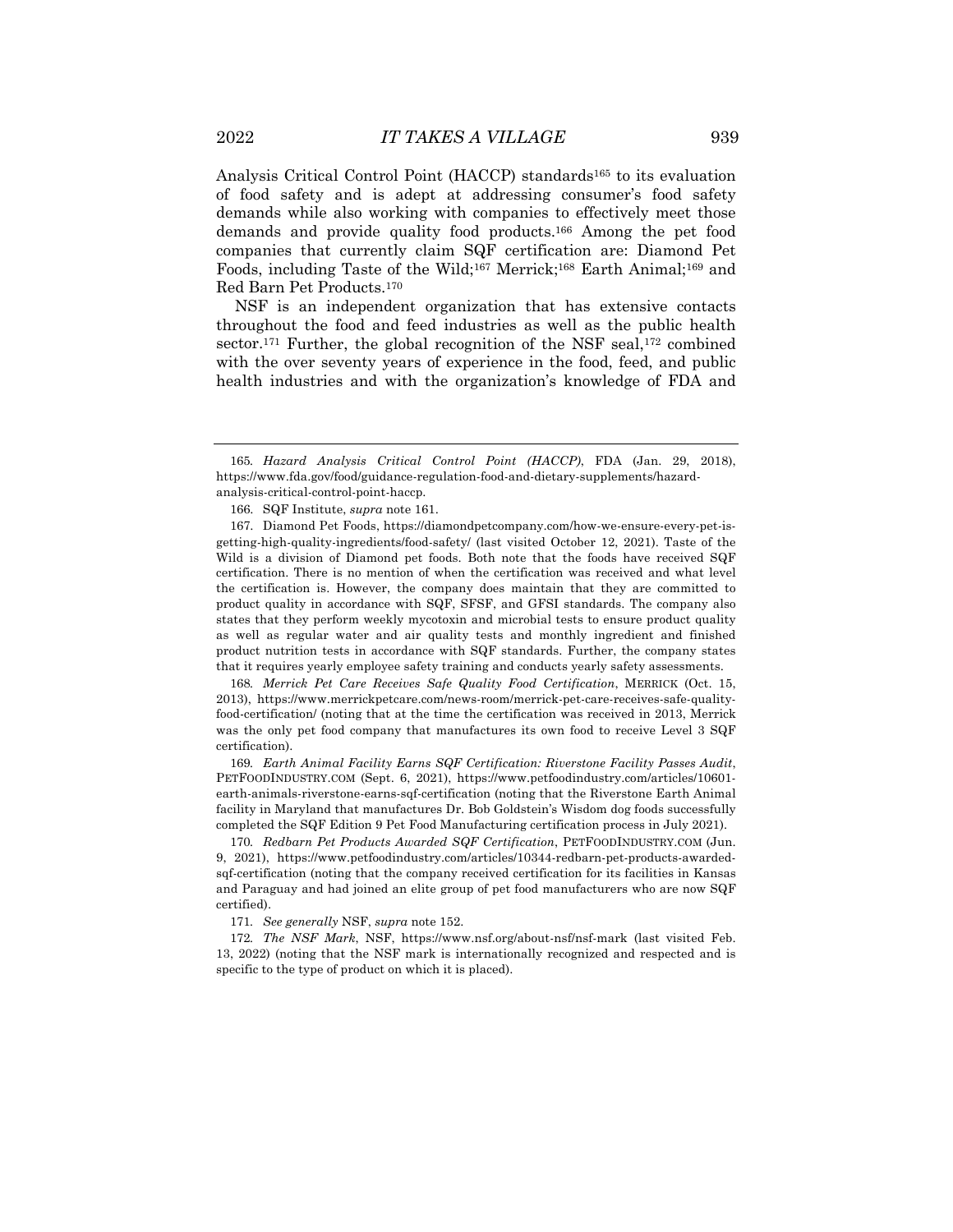FSMA standards, makes the NSF seal or the NSF-approved SQF seal both strong options for a uniform pet food industry standard.173

#### **4. Which Seal of Approval to Use?**

Since recommendation for a stamp of approval is targeted toward creating an industry standard instead of a legally mandated standard, the pet food industry would want to encourage its members to seek and maintain a reputable and recognizable third-party standard such as those listed in the earlier sections. The long-term status of NSF within the food, feed, and public health sectors makes the NSF seal or the NSF-recognized SQF seal the more well-known stamps of approval174 and potentially better positioned to aid the consumer in the selection process. Further, many within the pet food industry seem to be moving toward SQF certification,175 so SQF could be more likely to garner industry-wide support. The focus on quality control, food safety, and on adhering to FSMA standards and ISO certification is essential to the selection of an industry-wide seal of approval. Thus, NSF or SQF are arguably stronger in global name recognition and established time in the market.

The recommendation is that the pet food industry move toward a uniform system of third-party certification so that consumers may instantly recognize the pet food products that meet or do not meet the industry standards for quality and safety. The FSMA rule on TPC is strictly voluntary.176 However, by adopting industry standards that are FDA and FSMA compliant, similar to the EU's Fediaf manual,<sup>177</sup> and encouraging companies to attain an instantly recognizable stamp of approval from a reputable certifying authority, the pet food industry would signal to consumers that it is serious about reducing the number of recalls and increasing the quality of food that we feed to our pets.

<sup>173</sup>*. See* NSF, *supra* note 152; *see also* SQF, *supra* note 158.

<sup>174</sup>*. See generally* SQF, *supra* note 161; NSF, *supra* note 172.

<sup>175</sup>*. See* Diamond, *supra* note 167; Merrick, *supra* note 168; Pet Food Industry, *supra* note 169; Pet Food Industry, *supra* note 170.

<sup>176.</sup> FDA, *supra* note 97.

<sup>177</sup>*. See* Fediaf, *supra* note 94.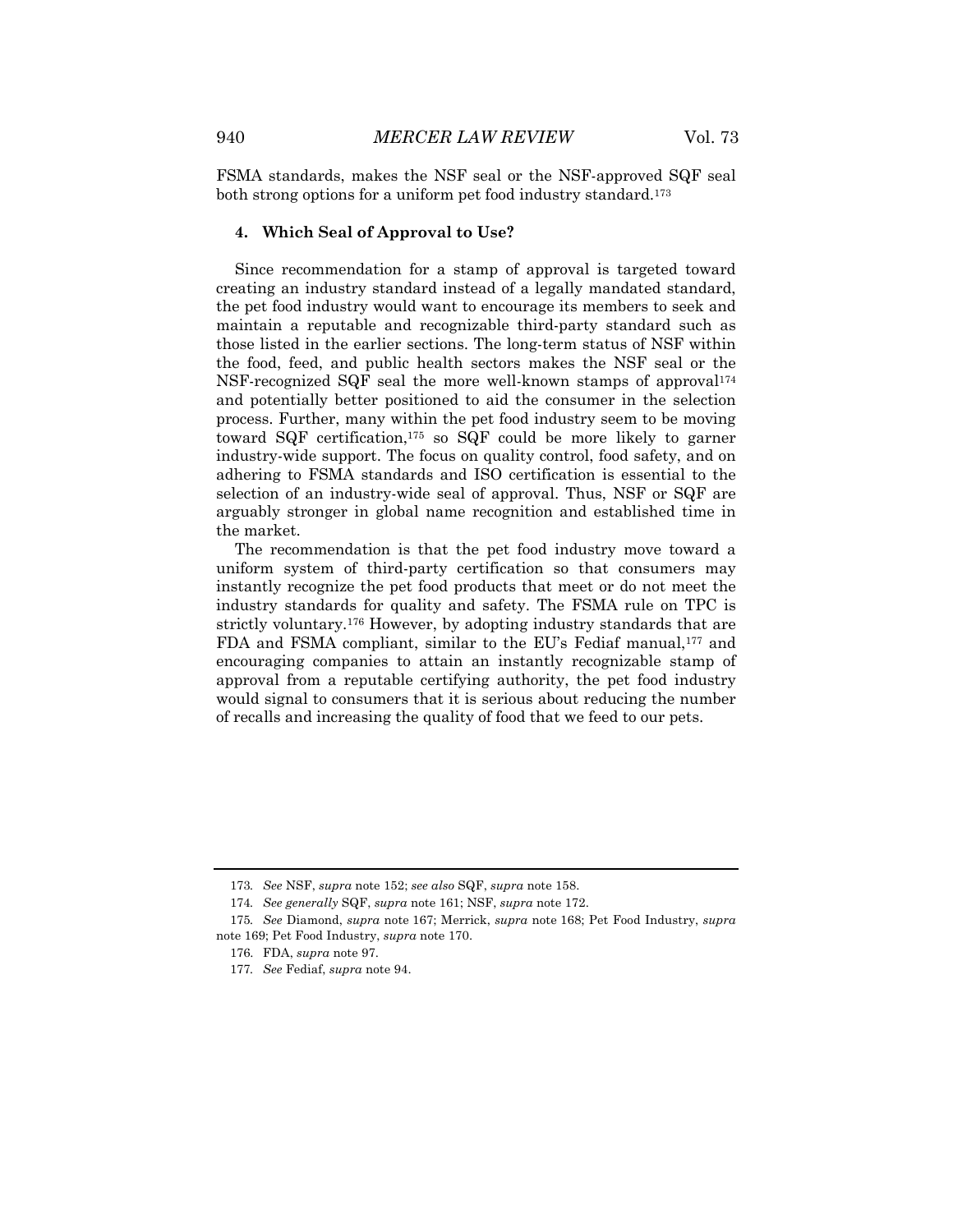#### IV. COUNTERARGUMENTS

#### *A. The Traceability System: Too Much Government Involvement?*

The FDA already stipulates that it does not get involved with pre-market approval of pet foods.178 However, the independent AAFCO is already affiliated with the FDA in helping to provide nutritional guidelines and ensure compliance between the state and federal regulations.179 Hence, it is unlikely that a traceability system could be perceived as any different from what the AAFCO already does in its partnership with the FDA. The partnership is already established to: "Safeguard the health of animals and people; [e]nsure consumer protection; and [p]rovide a level playing field of orderly commerce for the animal feed industry."180 Establishing a traceability system that traces the path of the food from the farm to the table and back again is simply a more targeted means of achieving the purpose that the FDA and AAFCO partnership already have in place.181

Further, with no federal agency responsible for who tracks data relating to illnesses that dogs and cats contract as a result of eating contaminated food,182 a traceability system is vital to ensuring the food safety measures that the FSMA enacted are properly met.183 In today's global economy, a traceability system overseen by a reputable certifying authority could help to reduce consumer concerns because the system would be better able to trace where in the supply chain something went wrong before it arrived at the consumer's home and was fed to a beloved pet.

#### *B. The Industry Standard*

The pushback against establishing a set of industry standards for quality control is more likely to come from the industry participants who might not want to participate in a process of industry oversight. Small business startups could interpret a set industry standard as a

<sup>178</sup>*. See* FDA, *supra* note 18 (noting that FDA pre-market approval is limited to animal drugs and that animal food does not require FDA approval to be legally marketed to the public). The only requirement is that the stipulations of the FD&C Act be met for food marketed to human and non-human animals. This means that the food need only qualify as "[s]afe to eat; [p]roduced under sanitary conditions; [f]ree of harmful substances; and [t]ruthfully labeled." *Id.*

<sup>179</sup>*. Id.*

<sup>180</sup>*. Id.*

<sup>181.</sup> Fediaf, *supra* note 94*.*

<sup>182.</sup> FDA, *supra* note 18.

<sup>183</sup>*. See generally* FDA, *supra* note 96; FDA, *supra* note 97.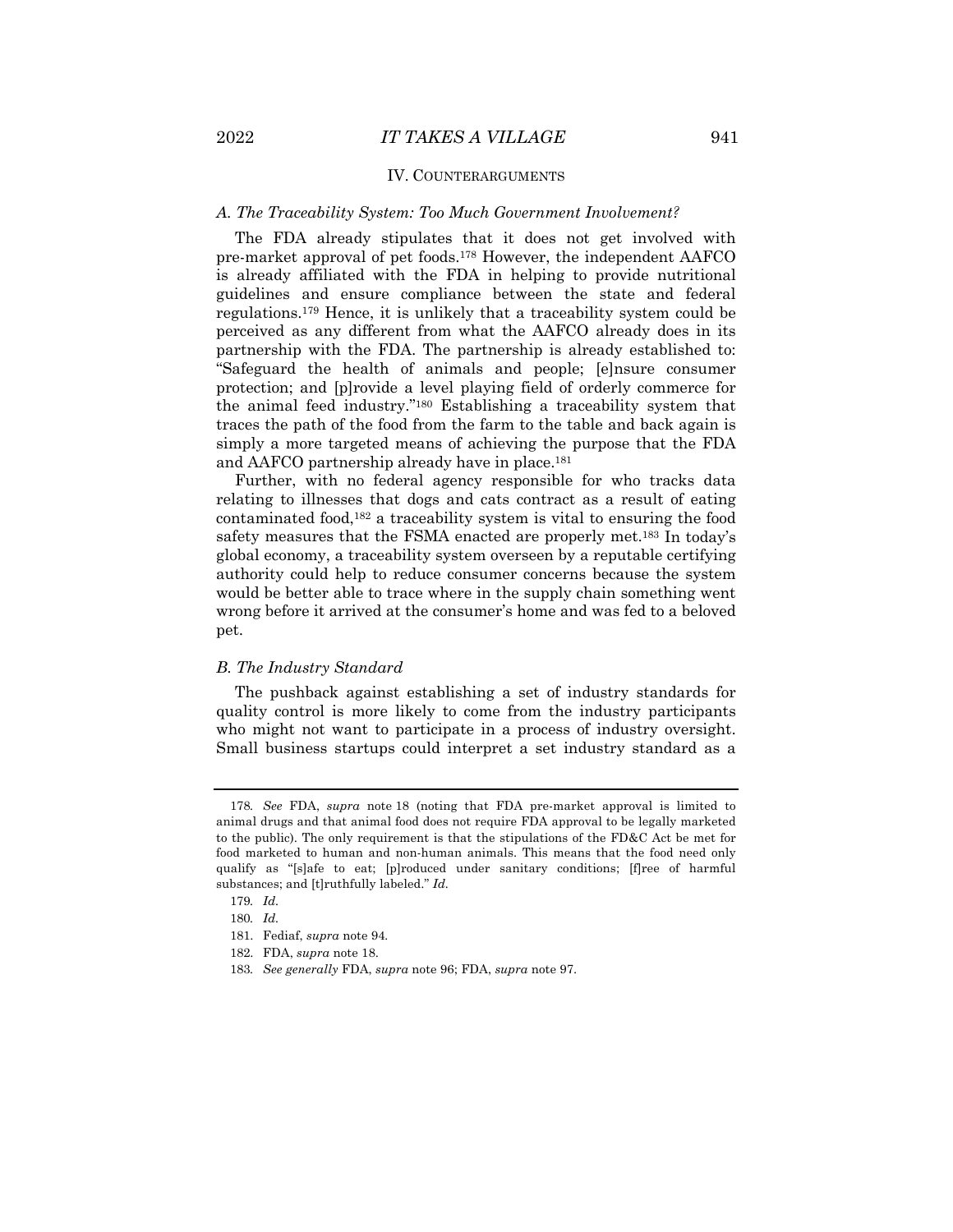way for large corporations to band together and shut the small businesses out of the industry. Large corporations might balk at having their contributions to funding FDA regulation tied to their market share and may try to argue that it would be the small businesses without the established years of experience who would be more likely to be flagged for regulation missteps than would the larger, more established corporation.

For the industry standard to work, the industry, or at least a predominant part of it, would need to willingly participate in the process. Small businesses would want assurance from the larger corporations of the equal partnership and the shared responsibility for enforcing uniform standards of quality. Since there would be no law to mandate that the FDA regulation be funded by the pet food industry, the industry itself could set the standard for company contribution to FDA funding. The wherewithal of this system is not to punish any one company but to encourage all companies toward increasing their self-regulatory measures. This in turn ensures the quality of all pet foods on the market, regardless of company size or brand recognition. It is a banding together with a common goal of producing the best products possible for the companion animals that depend on humans to make the right choices for them.

#### *C. Stamp of Approval*

Certification seals are now largely obtained by individual companies seeking the testing necessary to receive the certification.184 It is possible that companies that are not currently voluntarily participating in a third-party certification process might interpret an industry-approved seal to be too invasive toward their personal manufacturing systems. Further, the selection of an industry-approved third-party certifying authority could be seen by smaller organizations as a choice more conducive to favoring larger companies rather than smaller.

This would be an argument in favor of the industry providing a choice of approved certifications from which the individual company could choose in order to meet industry standards. Some companies may prefer a more cost-efficient but still industry-accepted seal over one that may be more expensive to obtain and retain. Other companies may prefer a seal such as the NSF, which has an established history and stronger ties to the FDA and certification as a FSMA compliant partner.185 If the choice is given by the industry that the company may

<sup>184</sup>*. See generally* Clean Label Project, *supra* note 142; SQF, *supra* note 161; NSF, *supra* note 172.

<sup>185.</sup> NSF, *supra* note 152.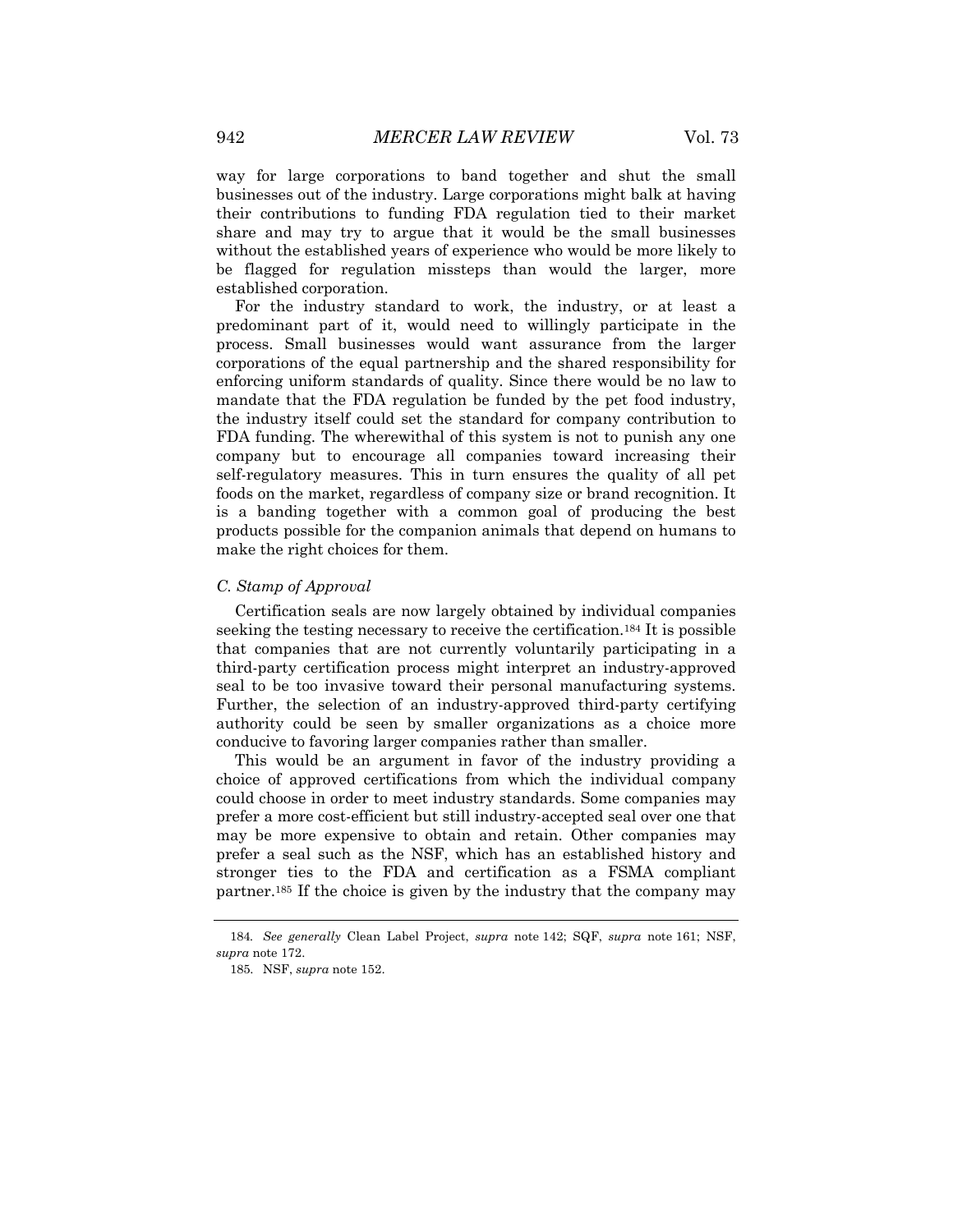choose from a list of industry-approved and consumer-recognized certifying organizations and the company agrees to submit to the testing required to prove that its product is contaminant free and is safe for pets to eat, then the company could meet industry standards without any mandated requirement to submit to a certain organization for testing.

#### V. CONCLUSION

Even with the reforms since the 2007 Menu Foods Recall, there is still much more room for improvement to ensure that our dogs and cats are eating the best quality food possible. With its emphasis on prevention, the FSMA was a huge step in the right direction.186 However, as the recalls of 2018 to 2021 illustrate,187 there are still many food quality issues and recalls that must be addressed.

In their favor, many pet food companies have been steadily moving more toward taking the pet food scares even more seriously and working to assure their consumers of the quality and safety of their products by individually seeking out third-party certifying bodies as per FDA recommendations.188 Instead of passing blame from industry to government and then back again as to where the safety or quality issue originally occurred, such as what happened in 2007, it is more important to find a workable solution to the problem. It has been said before that "it takes a village to raise a child."189 Well, that very true statement can be revised to "it takes a village to provide quality food for our pets." This is not a battle that can be won by simply throwing another law down on the books. The FSMA was the legislative reform that we needed to fix some of the ills with the legal part of the system.190 The remaining reform needs to move toward enforcing the existing law by partnering with industry reform. The bottom line being that the pet food industry needs to work collectively in taking ownership of the problems that their products and manufacturing processes have encountered.

A key part of the equation that needs to be addressed is the tendency by both the industry and the government to regulate pet food and animal feed as comparable products.191 By reducing pet food to animal

<sup>186.</sup> FDA, *supra* note 24.

<sup>187</sup>*. See generally* FDA, *supra* note 12; FDA, *supra* note 13; FDA, *supra* note 14.

<sup>188</sup>*. See generally* Diamond, *supra* note 167; Merrick, *supra* note 168; Pet Food Industry, *supra* note 169; Pet Food Industry, *supra* note 170; FDA*, supra* note 176.

<sup>189.</sup> Clinton, *supra* note 1.

<sup>190.</sup> FDA, *supra* note 24.

<sup>191.</sup> FDA, *supra* note 28.